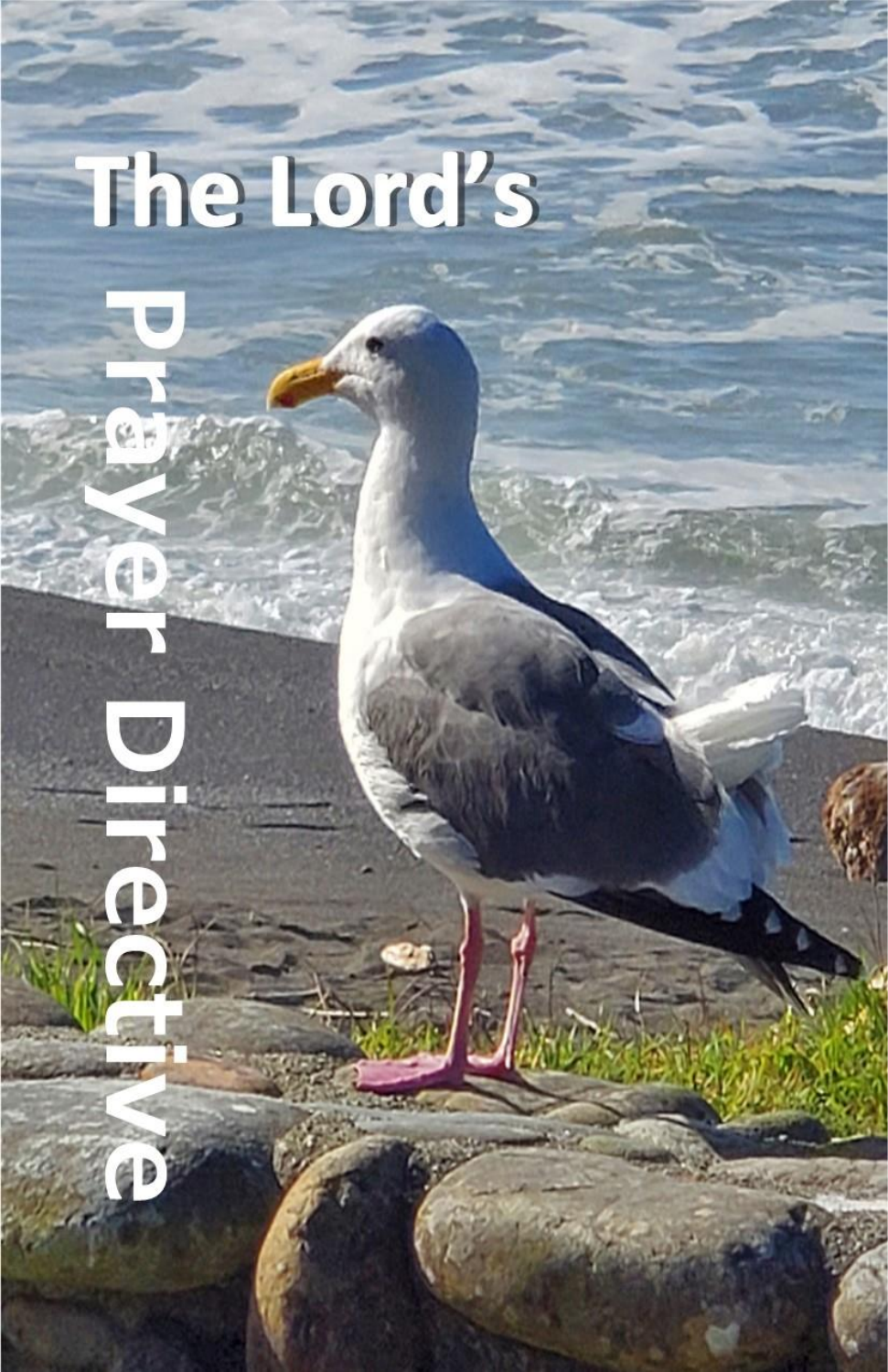# **The Lord's**

# **Prayer Directive**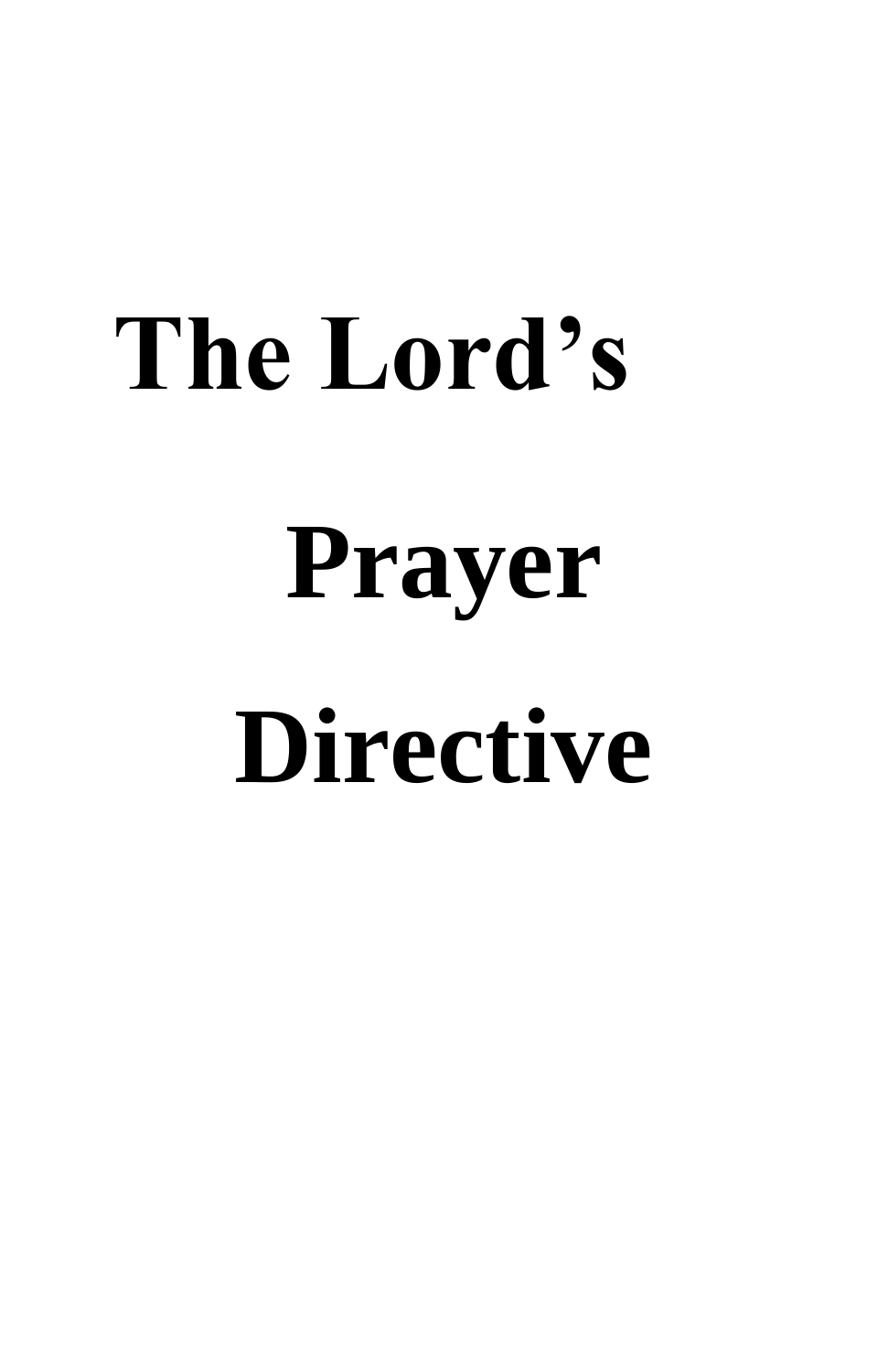**New Hope Ministries 2232 Terrace Ln McKinleyville, CA 95519 Phone: 707-349-9890 and 707-630-3167 Email: [paul@nhmresources.org](mailto:paul@nhmresources.org) Web:<www.take-a-knee.org> [www.dailygodwalk.org](http://www.dailygodwalk.org/) [http://www.nhmresources.org](http://www.nhmresources.org/)**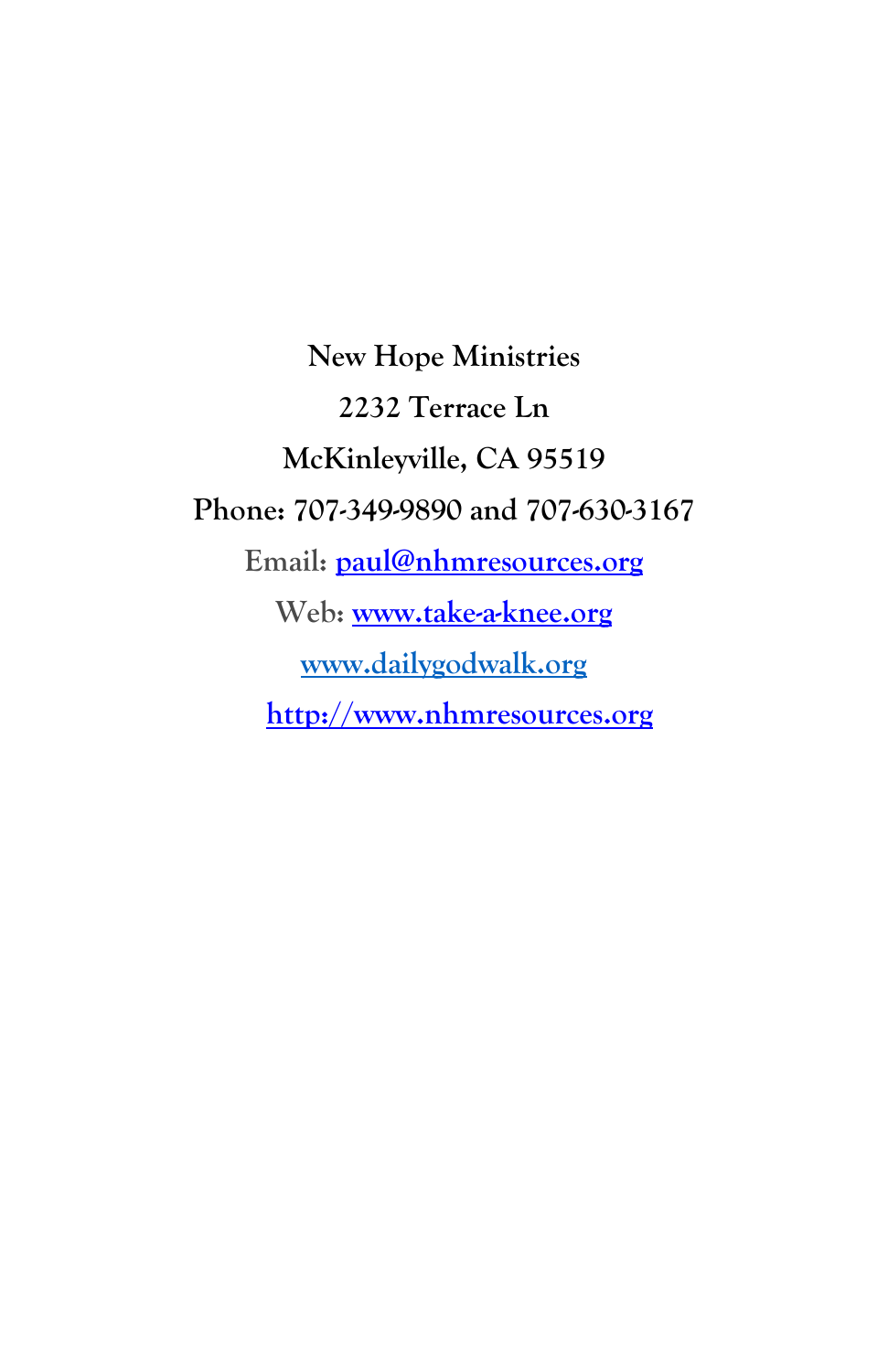#### **"This Then Is How You Should Pray" - Matthew 6:9**

**One day Jesus was praying in a certain place. When he finished, one of his disciples said to him, "Lord, teach us to pray, just as John taught his disciples." - Luke 11:1**

Jesus answered that request by giving what has become known as "The Lord's Prayer," and in some traditions it is called the "Our Father." We often pray this prayer in worship services and in our private prayer time. It is often used as the closing prayer in a meeting.

Did Jesus really intend for his followers to pray these words when they prayed, or did he intend for this prayer to be used as a pattern for prayer? I don't think his is an "either or," but I do believe Jesus meant for this to primarily be a pattern for prayer.

That is why we call it the Lord's prayer directive. He was answering the request of the disciples to teach them to pray. This small book is written with that idea in mind.

Every phrase in the prayer is broken down and an explanation is given as to what is being addressed and a sample prayer is given for that phrase. It is not intended for the sample prayer to be "the prayer" for that phrase, but it is just a guide for praying that phrase.

It is my hope that this little booklet will help you in your prayer journey and at least give you some guidance as you Take A Knee In Prayer.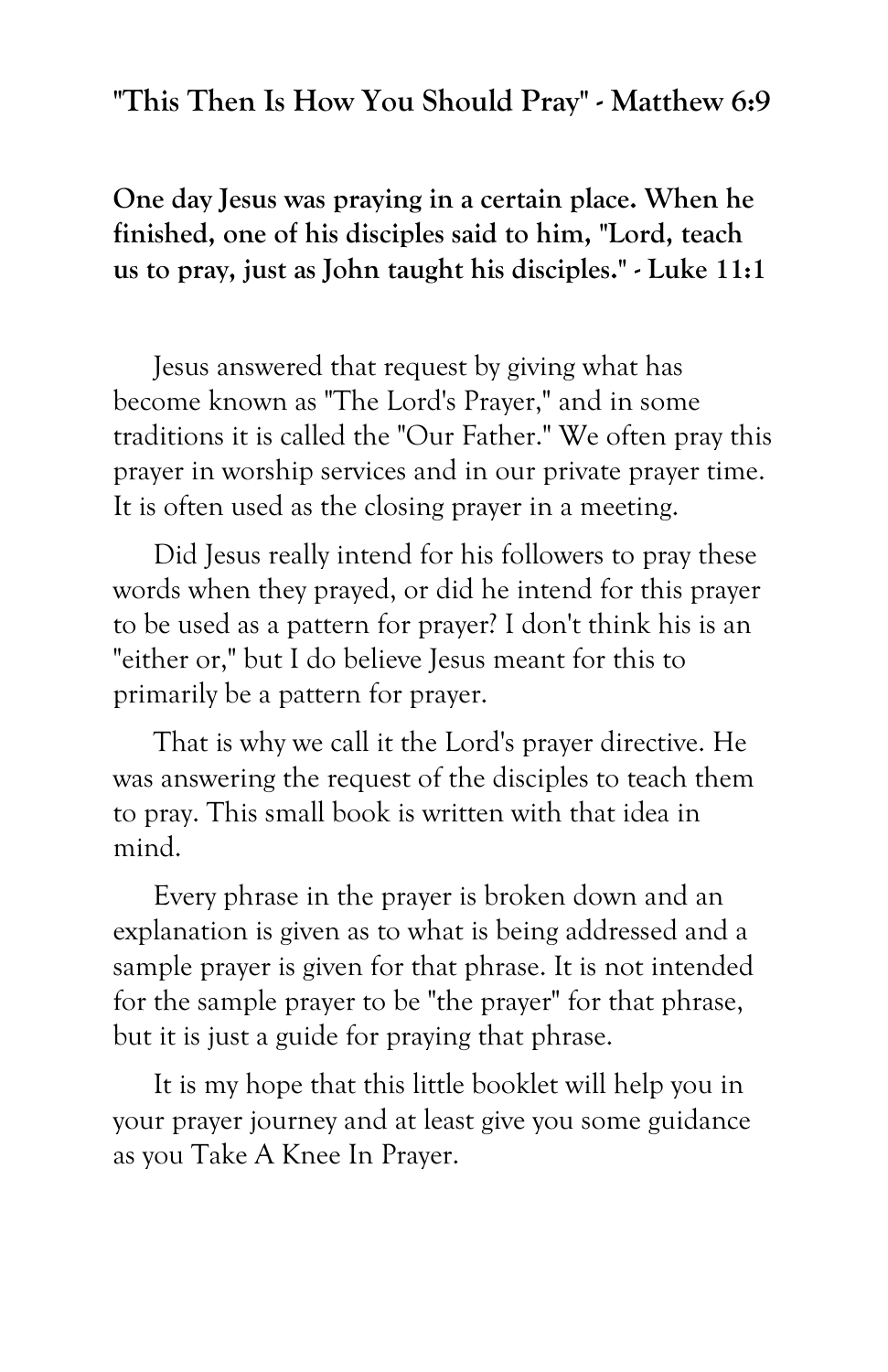## **THE LORD'S PRAYER DIRECTIVE**

#### **Matthew 6:9-13**

Our Father in heaven, hallowed by your name, your kingdom come, your will be done on earth as it is in heaven. Give us today our daily bread. Forgive us our debts, as we also have forgiven our debtors. And lead us not into temptation, but deliver us from the evil one. For yours is the kingdom and the power and the glory forever. Amen.

#### "**Our Father in Heaven..."**

Father brings to our mind two things; loving care and authority. In our prayer we need to recognize that God is truly our father. In fact, it is good to begin your prayer with, "Our Father."

It is good at the beginning of your prayer to meditate upon the idea that God is Father, and what that means to you.

**Our prayer should be:** "Father God, I thank you for caring for me more than an earthly father could. Help me to appreciate your love and yield to your authority."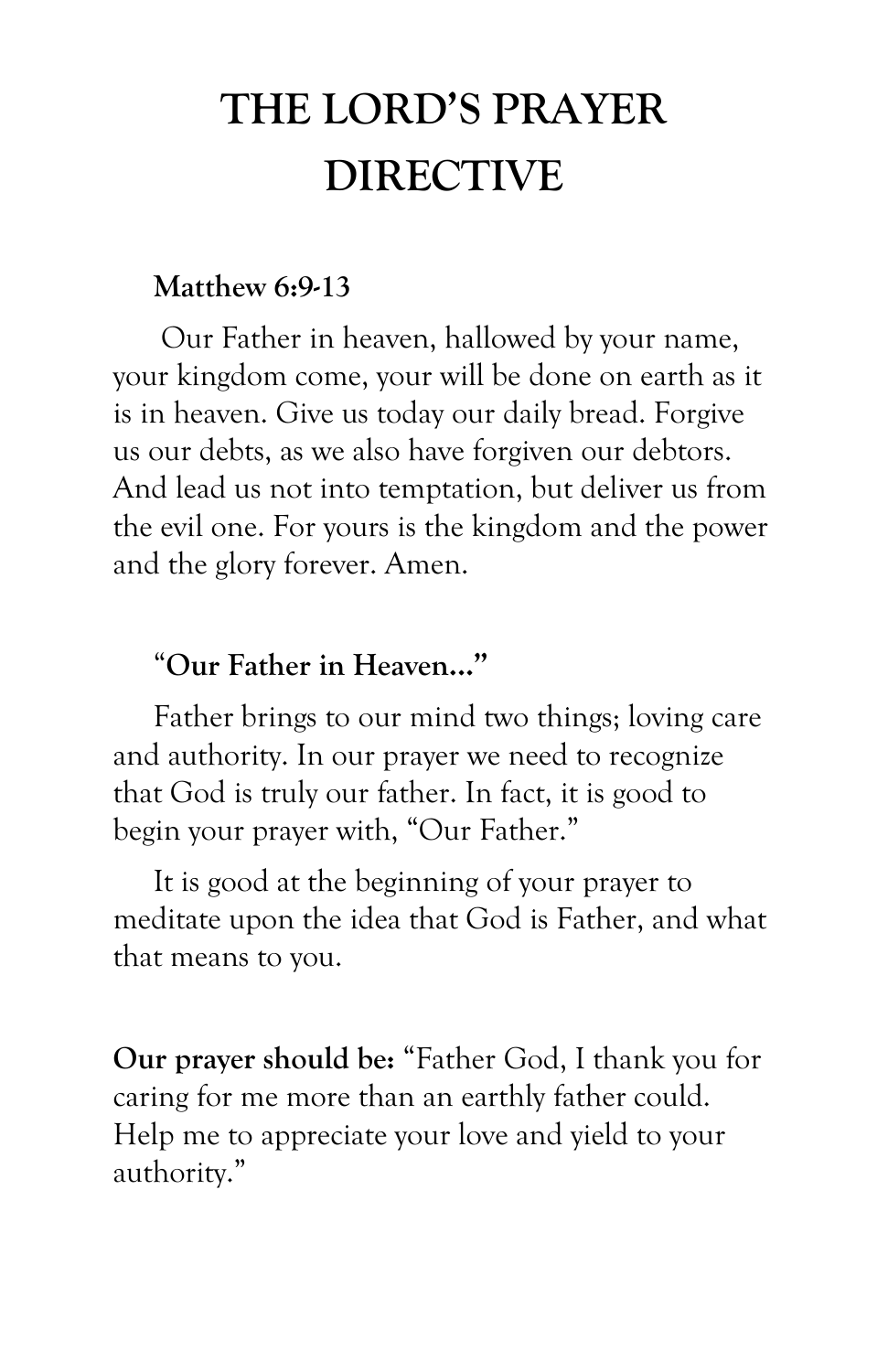#### **"Hallowed be your name..."**

In every prayer we should take a little time to honor the awesomeness of God. Think of what he achieved in creation. How he rules the universe, yet how he considers each one of us and knows everything about us.

We are given hundreds of names and titles of God in the Bible, and each one of them gives us insight into who he is.

#### **Here are some of his basic names:**

**"Elohim" —** This is a unique reference to the Lord God and projects the idea of the majesty of God.

**"El Shaddai"** — This is the term translated "Almighty God." This name projects God as the all sufficient one.

**"Jehovah"** — Here God is shown to be the eternally self existent one. He exists without the limits of time, and without dependence upon any other force. He is the only totally self existent one in the universe.

By taking a moment to reflect upon one or more of these names of God in our prayer we can begin to develop a sense of awesomeness about him.

#### **"Your kingdom come..."**

God's kingdom will come, the question is will we participate in it? This is not a request but a statement, "Your kingdom [will] come." We must accept that there is a higher force at work in the world, and that he has a plan.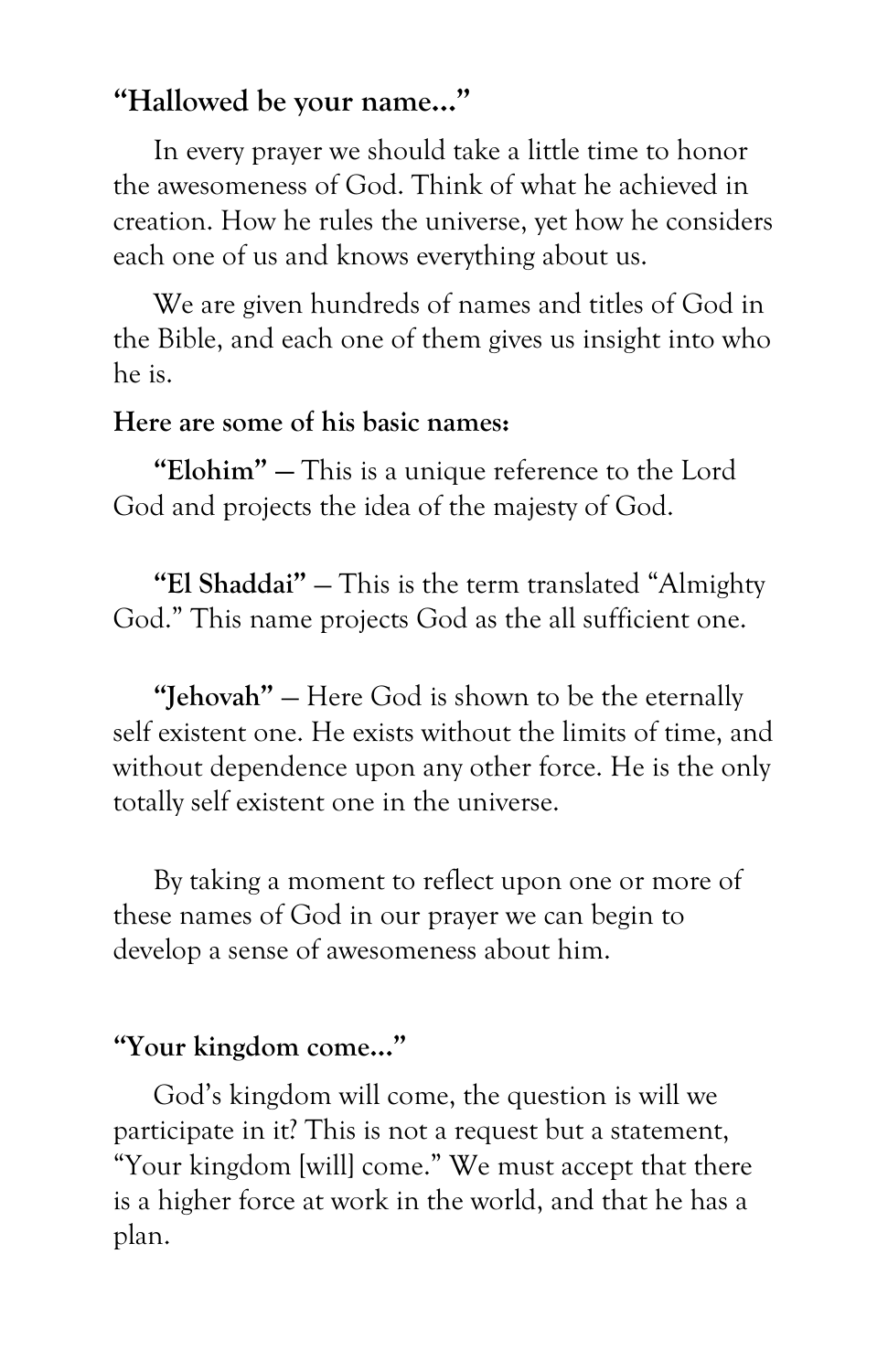Our prayer concerning the kingdom of God should be that our spiritual eyes are opened to see God working in his kingdom and seek him to know what he would have us do for him.

**We should pray:** "Lord, help me to see how that you are bringing your kingdom to men and show me what my part is in the kingdom."

#### **"Your will be done..."**

It is easy to say, "God's will be done," but it is not always easy to accept God's will. Even Jesus had to spend a lot of time praying the night of his capture and trial. Finally, after the sweat of his labor of prayer became as drops of blood, he was able to say, "Nevertheless Father, not my will but yours be done." We don't have to go to a literal cross like Jesus did, but we must come to the place that we are willing to do the will of God whatever it might be.

**Our prayer here should be**: "Help me to be willing to be yielded to your will Lord. Whatever you have for me to do I will do it. I will use whatever talent you have given me to do your will."

#### **"Give us today our daily bread..."**

Whether we are employed or unemployed we still need to ask God for our daily provision. Our security should never be in our ability to earn money, but in God's bountiful supply. Usually his provision comes through our labor, but it is still his provision.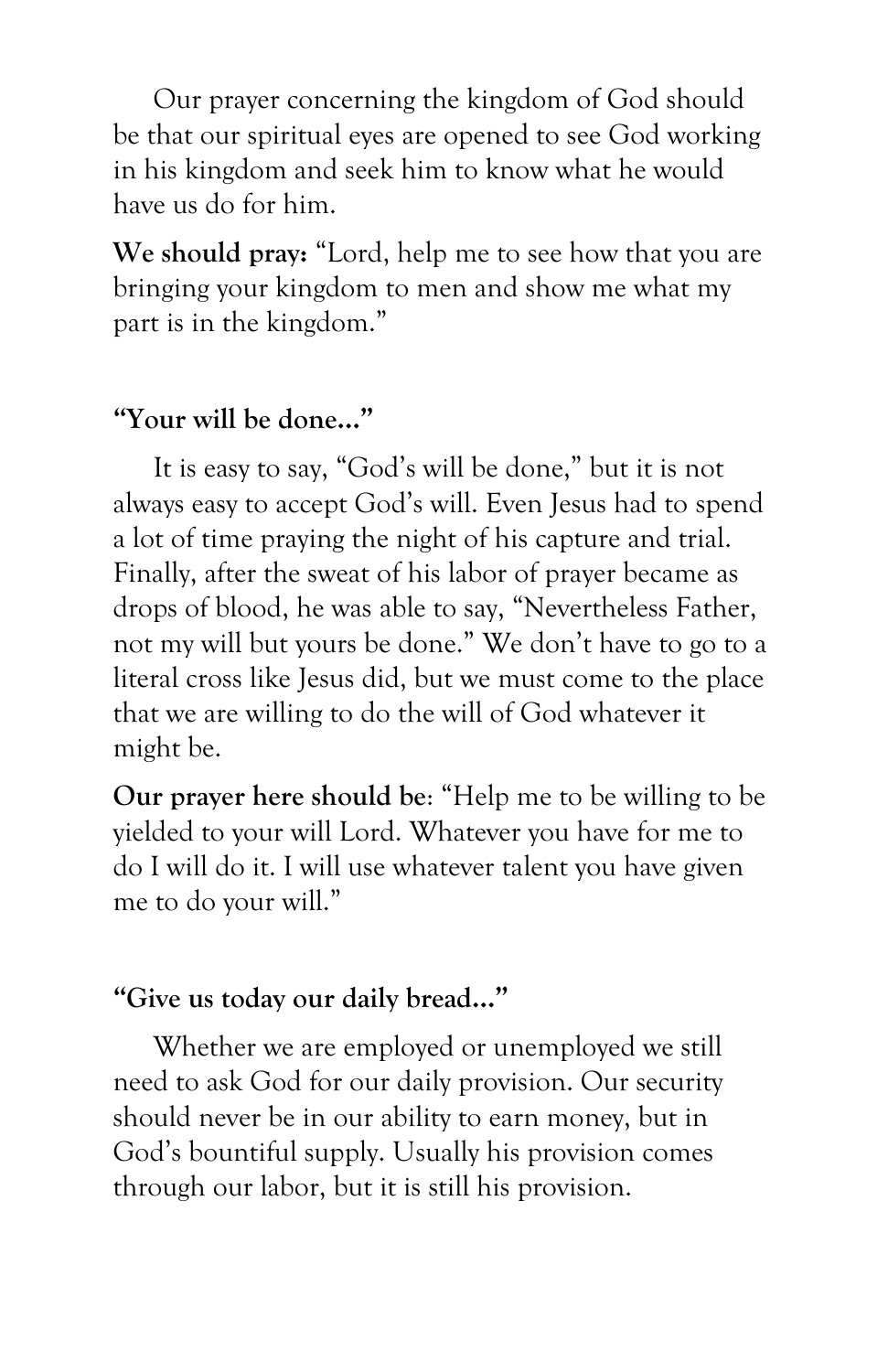This phrase is dealing with a mindset. Are we truly trusting him to guide us through the day or will we revert back to trusting our own instincts?

**Our prayer here should be:** "Lord, I need your provision today. Just as you gave daily manna to Israel in the wilderness I need your daily provision now. Open my heart and spirit to receive your blessing today."

#### **"Forgive us our debts..."**

We have sinned, and if we say we haven't we are lying. Before you become upset with me for saying that, take note; it wasn't me who said it. 1 John 1:8 says that very thing. But verse 9 of that same chapter says, "If we confess our sins, he is faithful and just and will forgive us our sins and purify us from all unrighteousness."

God has made provision in Jesus Christ to forgive all our sins, but we have to ask him. In fact, every day when we pray through this prayer we should spend some time thinking through the previous day and ask God to bring to our mind anything we did, or thought about doing that we need to be cleansed of.

Then we should ask God to forgive us of those things. And he will because, "He is faithful and just and will forgive us our sins."

**Our prayer should be:** "I know I have sinned, and I need your forgiveness. Grant me repentance for all my sins and wash me clean of every wrong desire."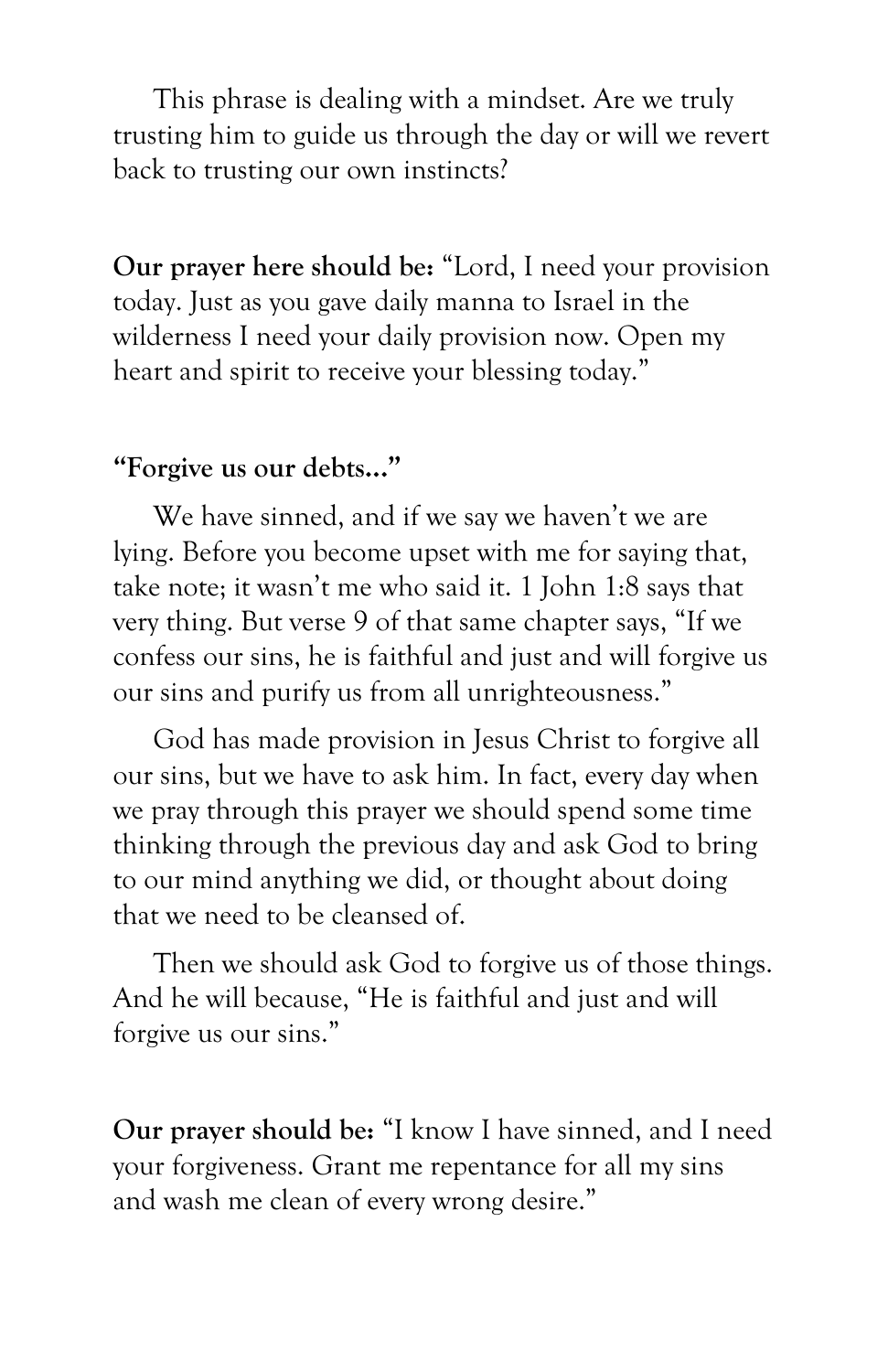#### **"As we also have forgiven our debtors..."**

It is a lot easier to ask God to forgive us of what we have done wrong than it is to forgive others of what they have done against us, but Jesus said, "If you forgive men when they sin against you, your heavenly Father will also forgive you. But if you do not forgive men their sins, your Father will not forgive your sins" (Matthew 6:14-15).

**We should pray:** "Father God, grant me the grace to forgive those who have done things against me. Help me to have a forgiving attitude toward others."

#### **"But deliver us from the evil one..."**

God will protect us from the tempter as we continue to trust him. This prayer is as much a statement as it is a request. We are saying that we will trust and depend upon him to protect us and our family from the evil one.

**Our prayer should be:** "I know the devil is always after me and my family but I also know you want to protect us. I ask now that you send angels to watch over us and protect us from the evil one."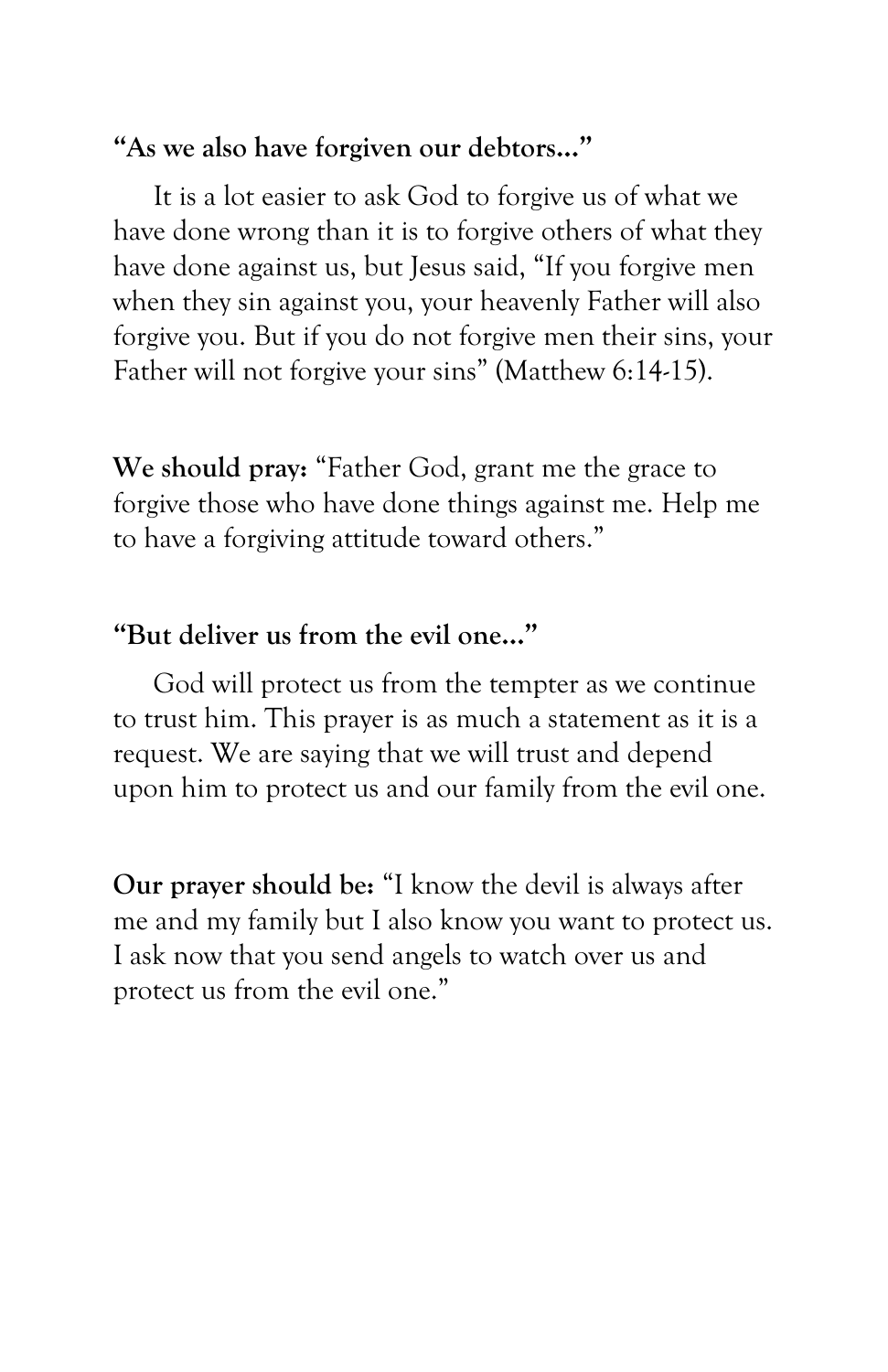#### **"For yours is the kingdom and the power and the glory forever."**

Now it is time to give him the honor and glory he deserves. Think about it. He is the only one who can do what you have just asked him to do, and he wants to do it.

Sometimes we are so focused on our needs and desires that we forget to spend a period of time in praise and worship as we are ending our prayer.

The psalmist tells us that God inhabits the praises of his people (Psalm 22:3). We are told by Apostle Paul to submit our needs before God with thanksgiving and God will respond with giving us peace which is greater than any man can give (Philippians4:4-7).

Let us conclude our prayer with praise and adoration.

**Our prayer should be:** "Father God, you alone are worthy of our praise and worship. I thank you for being who you are, and for doing what you promised. I commit all things to you now in the name of Jesus Christ. Amen."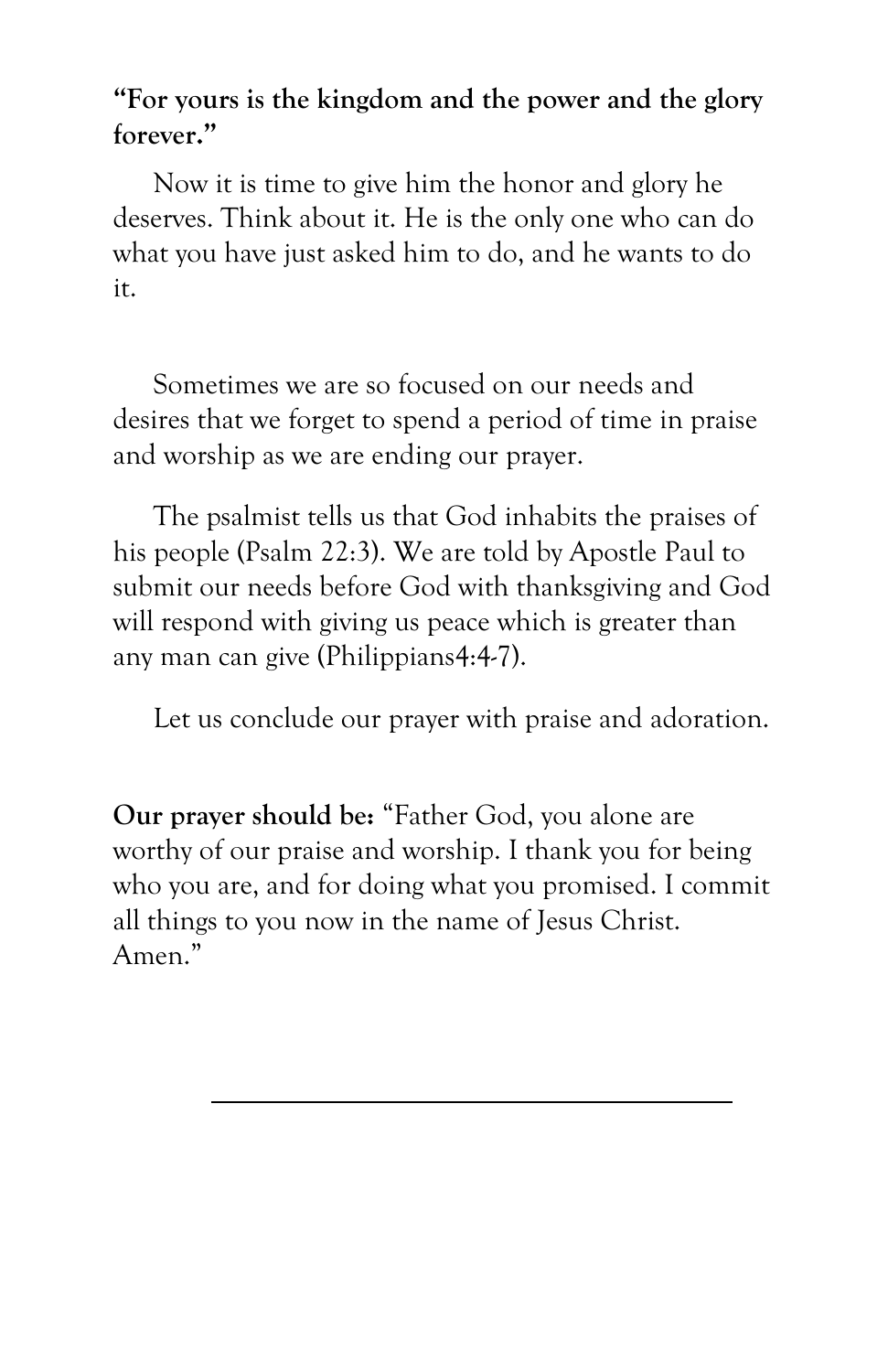**Devotions on the Lord's Prayer Directive**

We have excerpted nine devotions on the Lord's Prayer Directive from the Daily God Walk devotional, "Sermon on the Mount Volume Two."

These devotions are good to accompany The Lord's Prayer Directive section just preceding this section.

We have designed these devotions with two purposes in mind. First, to be an inspiration to the reader and hopefully strengthen their faith. The second is to be a tool to use in smally group studies.

These devotions have a second page with the following parts:

**Prayer:** Concluding the devotion with a prayerful thought.

**Message:** Focuses on the main idea of the devotion.

**Affirmation:** To affirm the message of the devotion. A good tool to use in prayer and meditation throughout the day.

**Reflection:** Thoughts, questions, ideas to give some thought to.

**My Thoughts:** Blank lines to write your thoughts and inspirations garnered from this devotion.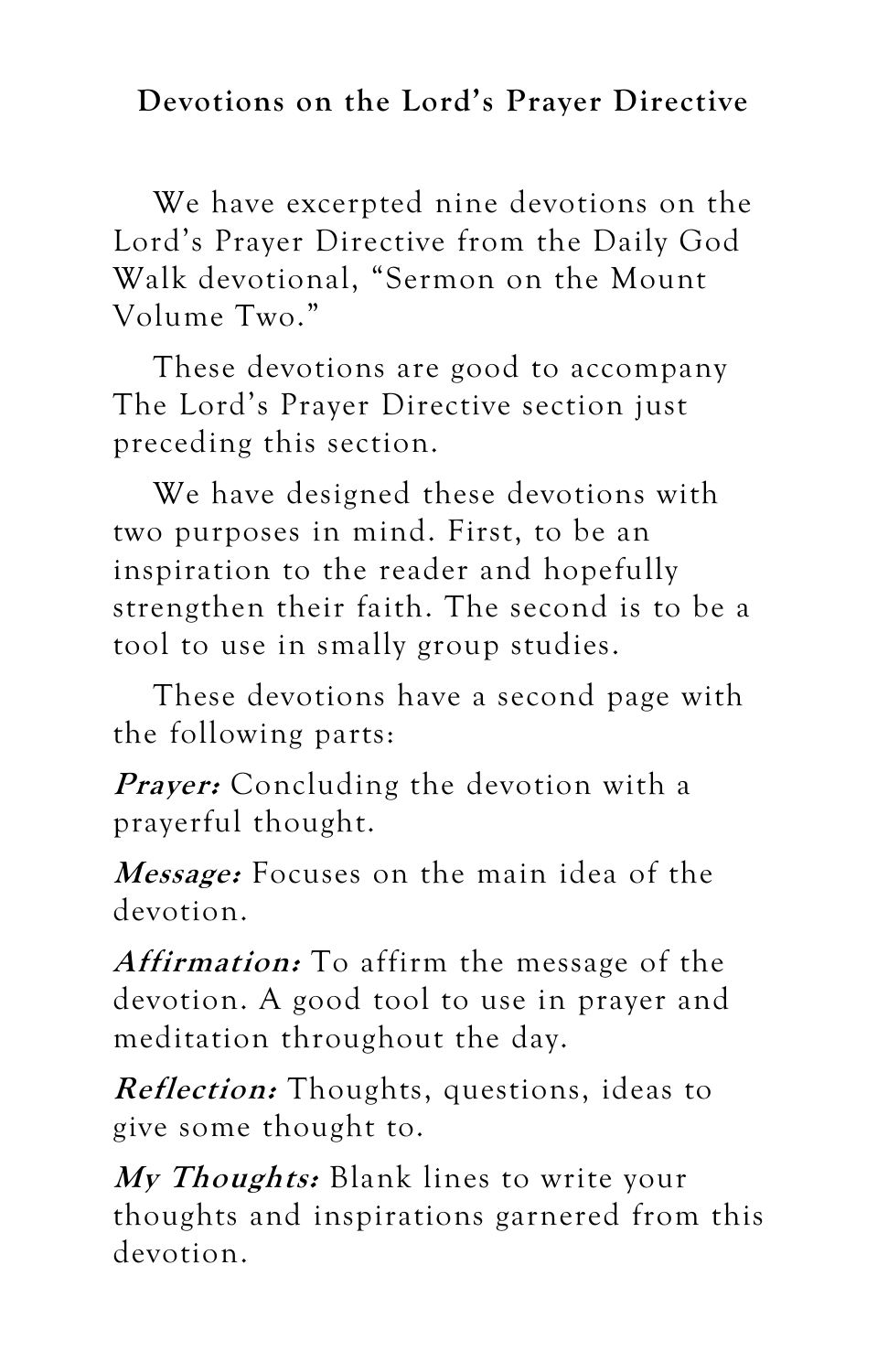#### **Pray… Our Father in Heaven**

This, then, is how you should pray: "Our Father in heaven, hallowed by your name, your kingdom come, your will be done on earth as it is in heaven. Give us today our daily bread. Forgive us our debts, as be also have forgiven our debtors. And lead us not into temptation, but deliver us from the evil one, for yours is the kingdom and the power and the glory forever. Amen." – Matthew  $6.9.13$ 

Jesus gave us this concise prayer in rebuttal to the babbling of many words like pagans who think they will be heard because of their many words (v7). He did not expect his followers to just recite this prayer, but he was giving them a pattern by which to pray. We will look at this pattern over the next few days.

He begins this prayer, which I call the Lord's prayer directive, with "Our Father who is in heaven." Now, if you want to be proper, using the King James version, you would say, "Our Father which art in heaven." Personally, I like the more friendly tone of the NIV.

We aren't too sure where, or what, heaven is, but most of us believe it is the spirit realm where God, our Father, dwells. We recognize him as the Father of creation and the initiator of relationship with man. It is he who has planned from the beginning to show himself to be our Father who is in heaven.

Our Father in heaven is truly father to us in ways that no one else can be. Many of us had good and healthy relationship with our father, but others of us do not have pleasant memories of that personage.

Whatever our memory of father in our past, our Lord, as our heavenly Father, is good to us beyond what any human could be. He will comfort us when we are hurting, forgive us when we are in disobedience, console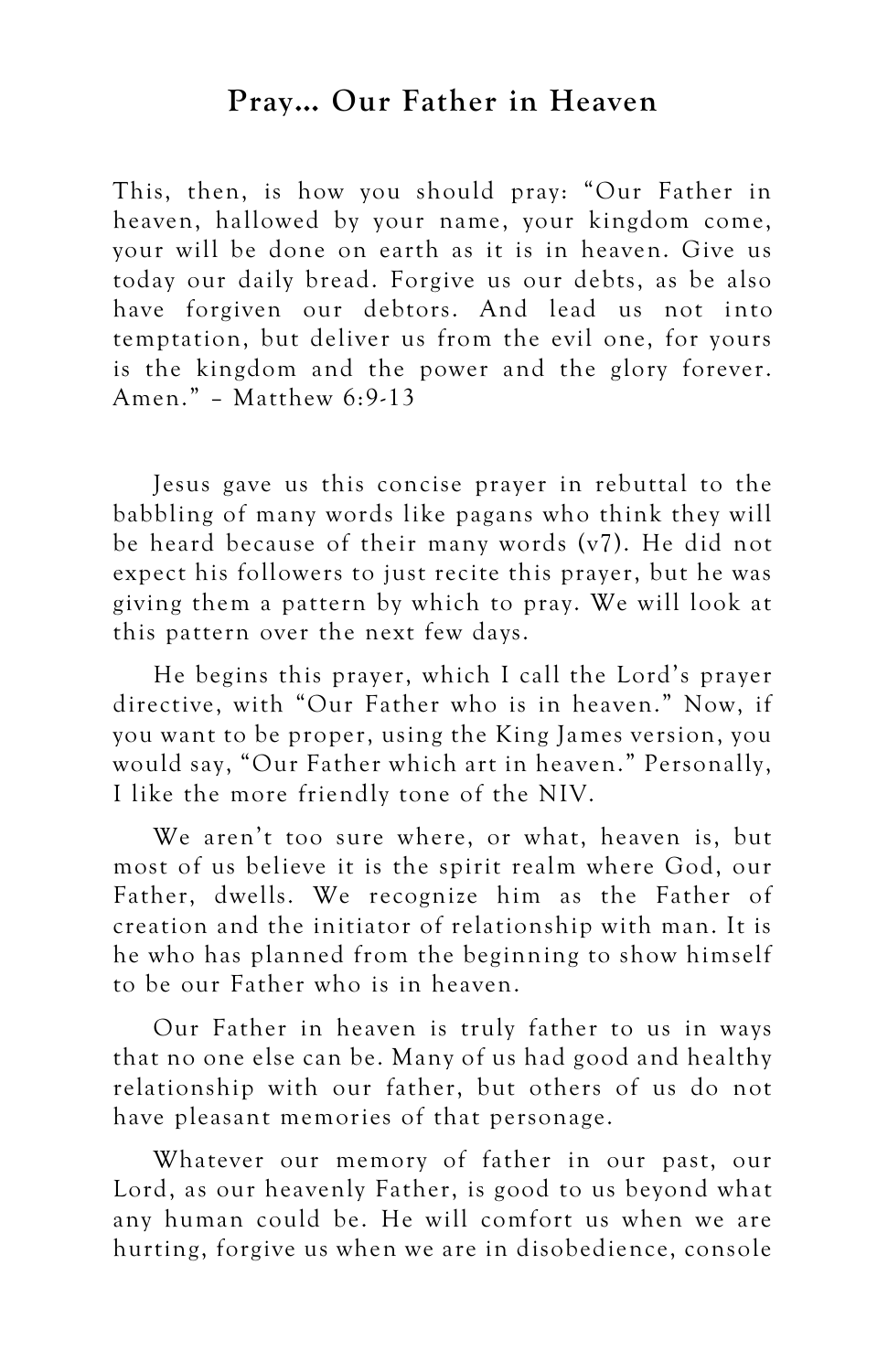us when we are mourning and deliver us when we are in bondage. He is everything to us that a father is supposed to be, but more.

The fact that he is our "Heavenly Father" puts him in a realm that no earthly father could reach. When we pray it is right to give homage to He who is the father of fathers and worship him.

Prayer: Thank you for being my eternal Father in heaven. And thank you for being more than any other father could be. Amen.

**Message:** Jesus gave us this concise prayer in rebuttal to the babbling of many words like pagans who think they will be heard because of their many words (v7). He did not expect his followers to just recite this prayer, but he was giving them a pattern by which to pray.

**Affirmation:** I have learned to use this prayer Jesus gave us as a pattern to use when approaching God.

**Reflection:** Give some thought to the pattern Jesus gives us in this prayer. First, adoration of the Father and the revelation of himself through his name. Then committing to do his will followed by petitioning him for our daily needs and seeking his strength and courage to resist temptation. The conclusion of the prayer is praise and worship. Follow this pattern in prayer and you will be blessed.

\_\_\_\_\_\_\_\_\_\_\_\_\_\_\_\_\_\_\_\_\_\_\_\_\_\_\_\_\_\_\_\_  $\overline{\phantom{a}}$  , which is a set of the set of the set of the set of the set of the set of the set of the set of the set of the set of the set of the set of the set of the set of the set of the set of the set of the set of th  $\overline{\phantom{a}}$  , where the contract of the contract of the contract of the contract of the contract of the contract of the contract of the contract of the contract of the contract of the contract of the contract of the contr  $\overline{\phantom{a}}$  , where the contract of the contract of the contract of the contract of the contract of the contract of the contract of the contract of the contract of the contract of the contract of the contract of the contr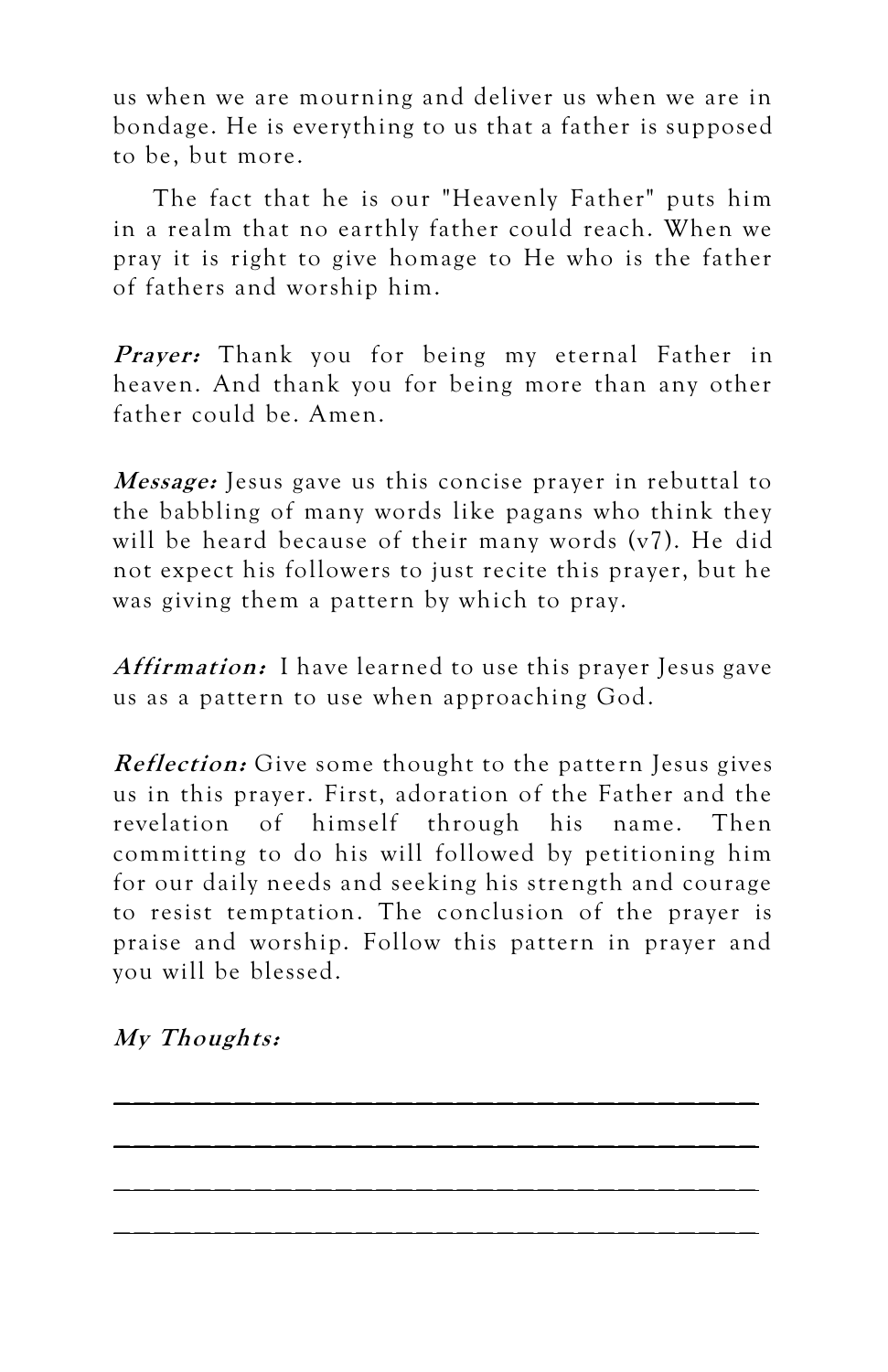#### **Hallowed Be Your Name**

"Our Father in heaven, hallowed by your name"

 $-$  Matthew 6.9

The names of God are not just arbitrary words given to a deity. They are expressions from him which reveal who he is and what he wants to be to us. God is more than words can express, but words are all we have to tell of his wonders.

**"Hallowed be your name..."** In every prayer we should take a little time to honor the awesomeness of God. Think of what he achieved in creation. How he rules the universe, yet how he considers e ach one of us and knows everything about us.

We are given hundreds of names and titles of God in the Bible, and each one of them gives us insight into who he is. Here are some of his basic names:

**"Elohim" —** This is a unique reference to the Lord God and projects the idea of the majesty of God.

**"El Shaddai"** — This is the term translated "Almighty God." This name projects God as the all sufficient one.

**"Jehovah"** — Here God is shown to be the eternally self existent one. He exists without the limits of time, and without dependence upon any other force. He is the only totally self existent one in the universe.

Many books have been written on the names of God but none of them can compare with his names he has written on each of our hearts.

How does he write his names on our heart? Have you ever been sick and called out to him for healing? Then he became Jehovah Raphe, The Lord who heals (Exodus 15:26). Or maybe you were troubled and had lost your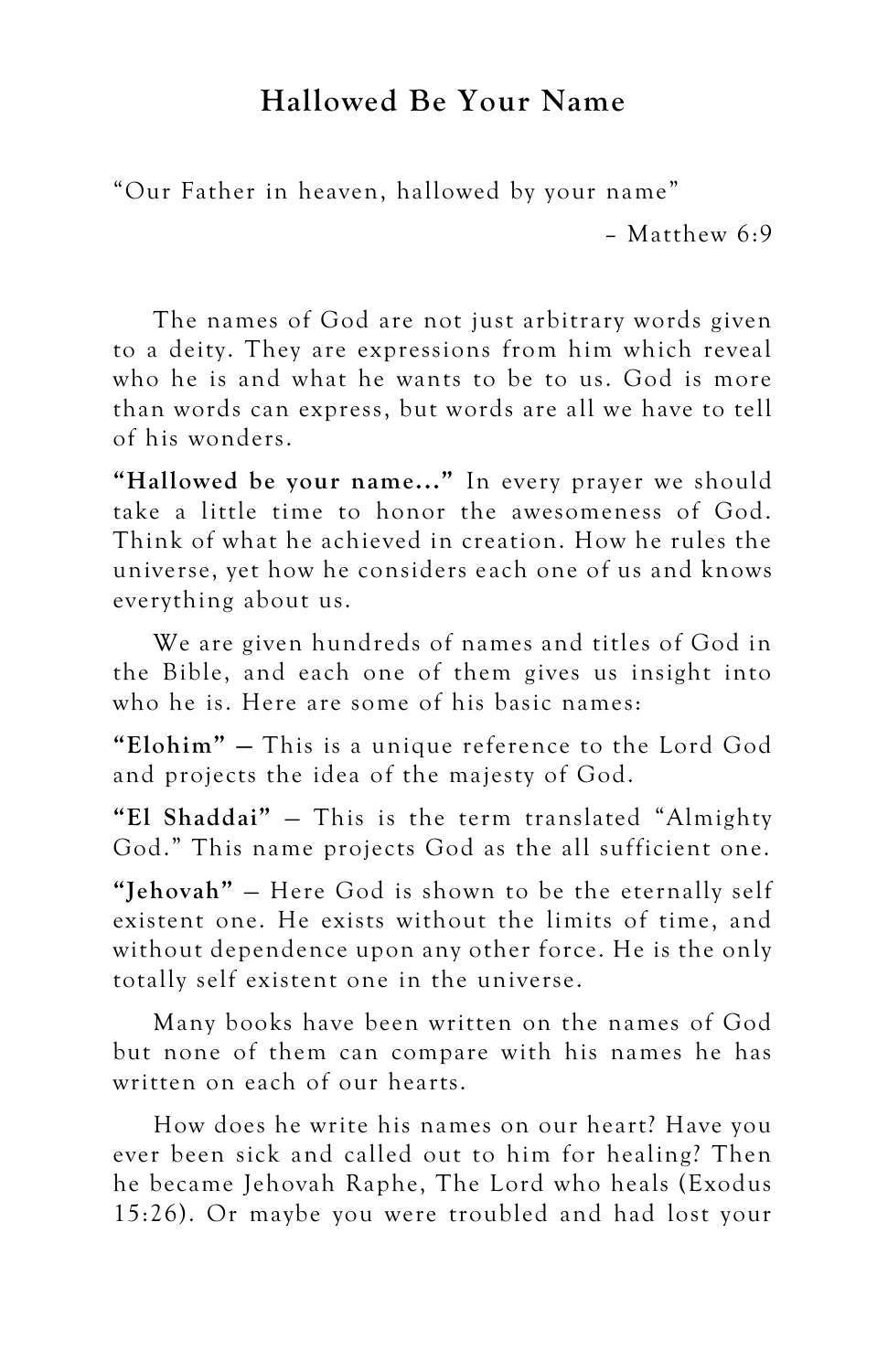peace when he showed himself to you as the Prince of Peace (Isaiah 9:6).

When you pray reflect upon what the Lord means to you and name him according to how he has blessed you.

Prayer: Lord, I thank you for revealing yourself to believers through your names, and I am grateful to know you as Savior. Thank you for Jeheshua (Jesus); the Lord our savior. Amen.

**Message:** In every prayer we should take a little time to honor the awesomeness of God. Think of what he achieved in creation. How he rules the universe, yet how he considers each one of us and knows everything about  $\overline{u}$ 

**Affirmation:** I honor and give homage to the great God of heaven who has revealed himself to be the God who answers all of our needs.

**Reflection:** Establish the pattern of beginning your prayers by remembering the names of God that have been meaningful to you. Spend some time meditating on how God has revealed himself to us through his names.

 $\overline{\phantom{a}}$  , where the contract of the contract of the contract of the contract of the contract of the contract of the contract of the contract of the contract of the contract of the contract of the contract of the contr \_\_\_\_\_\_\_\_\_\_\_\_\_\_\_\_\_\_\_\_\_\_\_\_\_\_\_\_\_\_\_\_ \_\_\_\_\_\_\_\_\_\_\_\_\_\_\_\_\_\_\_\_\_\_\_\_\_\_\_\_\_\_\_\_  $\overline{\phantom{a}}$  , which is a set of the set of the set of the set of the set of the set of the set of the set of the set of the set of the set of the set of the set of the set of the set of the set of the set of the set of th  $\overline{\phantom{a}}$  , where the contract of the contract of the contract of the contract of the contract of the contract of the contract of the contract of the contract of the contract of the contract of the contract of the contr  $\overline{\phantom{a}}$  , where the contract of the contract of the contract of the contract of the contract of the contract of the contract of the contract of the contract of the contract of the contract of the contract of the contr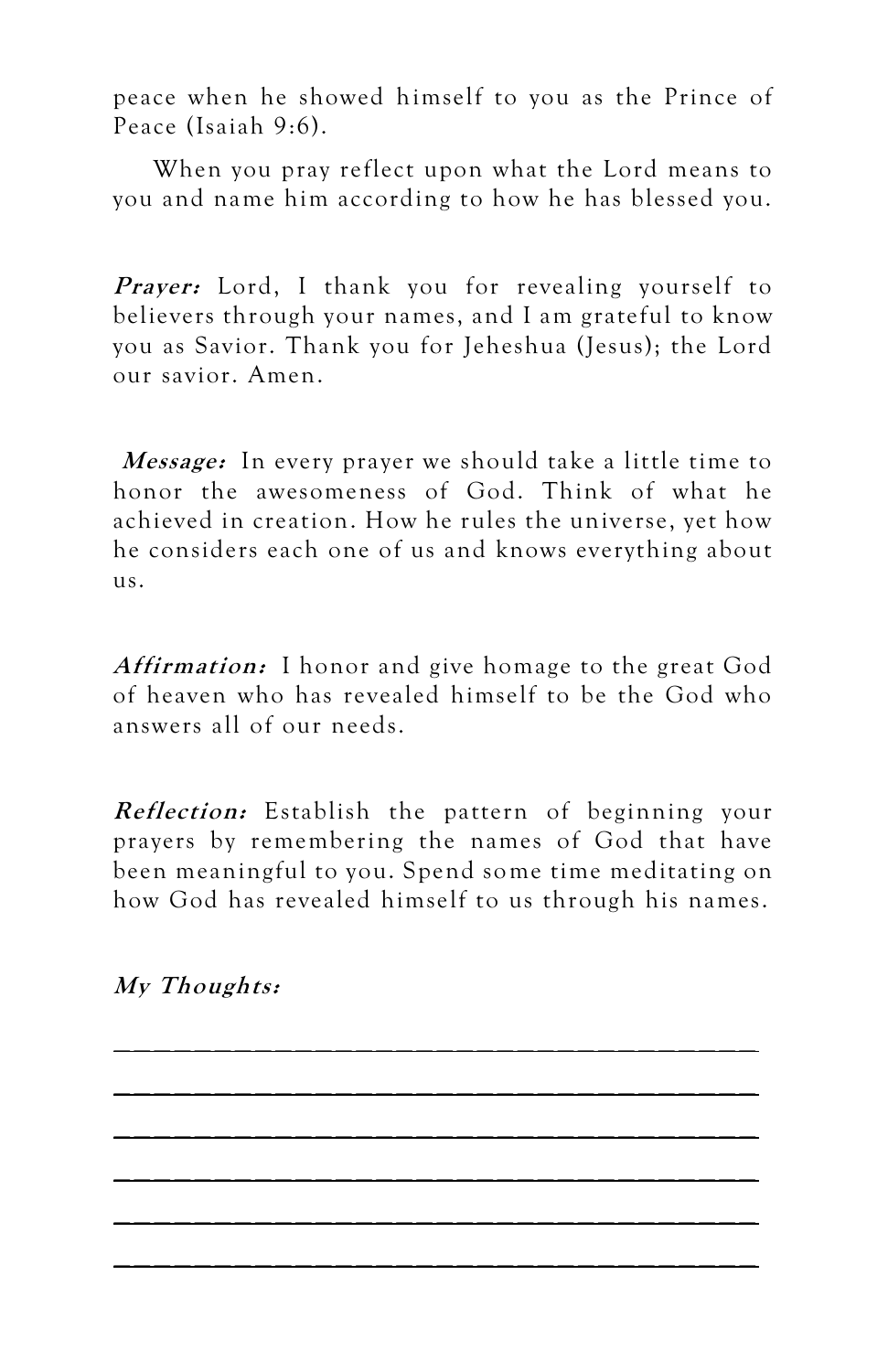#### **Your Kingdom Come**

This, then, is how you should pray:… your kingdom come. – Matthew 6:9-10

The phrase, "Your kingdom come" at least implies that those who make this prayer are committed to the kingdom that God is establishing. Some would say this means that we are to pray for God to establish his kingdom, implying that without our prayers he will not do that. Others will say that we are to plead with God, "Please send your kingdom." I take a different view of this phrase.

I see an emphatic statement; "Your kingdom will come!" What seems to be the purpose of the phrase is that we are giving allegiance to the kingdom which he is establishing. The one praying is saying, "I am committed to the kingdom you are establishing on earth."

When we look at the phrase in this manner we realize that we have recognized God as our Father, His names as his revelation, and his kingdom as his will for us.

Praying "Your kingdom come" is also a confession. We are confessing identity with the kingdom he is establishing. We have heard much of the early confessions of the church, most notably, "Jesus is Lord." We have heard little of the confession, "Your kingdom come."

When we pray, "Your kingdom come" we are affirming our commitment to the principles he was teaching in the sermon from which this prayer was extracted. We are saying, "Yes, I know that in the kingdom of God I am given the grace of righteousness that exceeds that of the Pharisees."

We must understand that the only hope this world has is for the kingdom of God to be established here on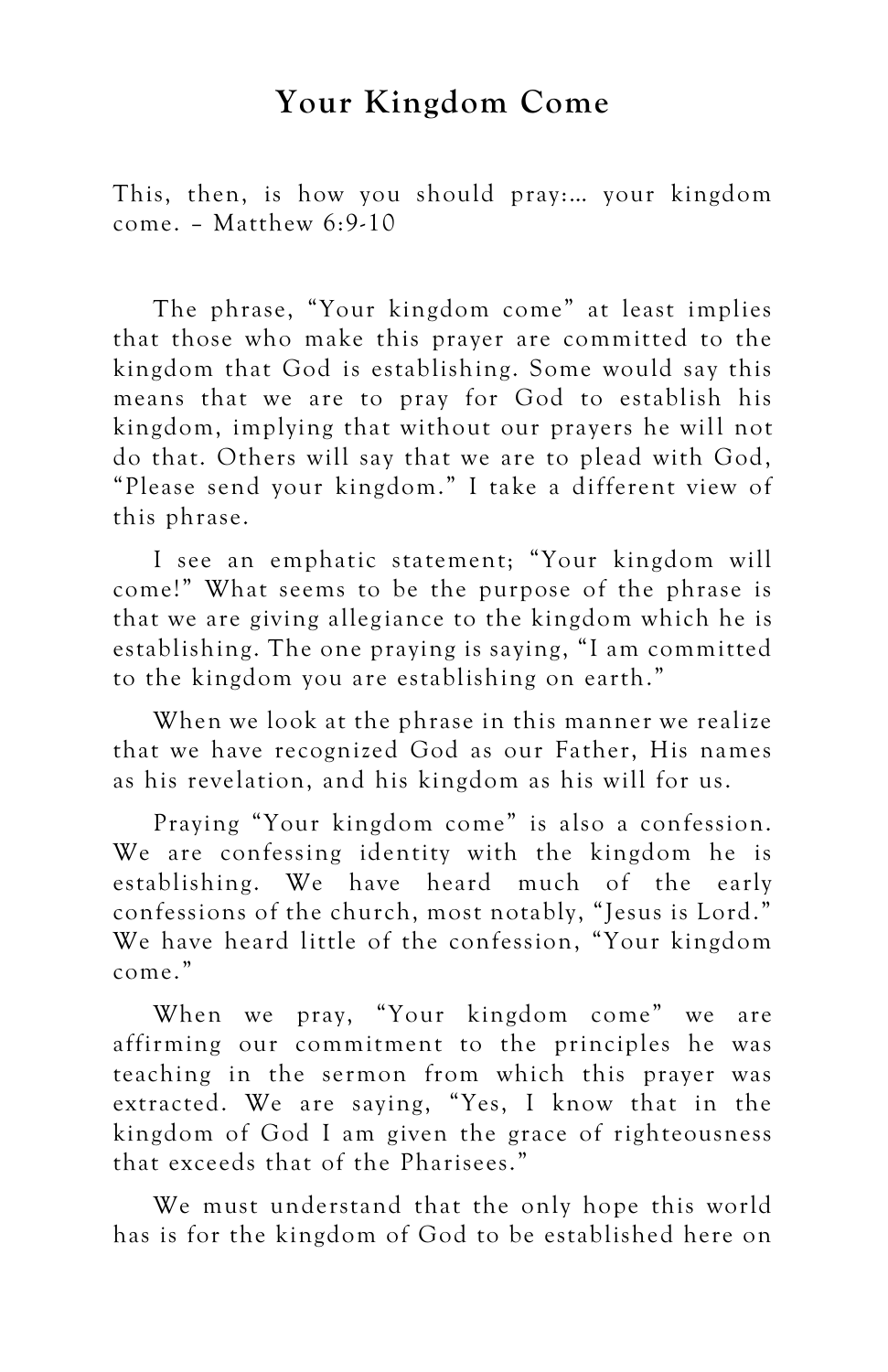earth. And, the kingdom has been established. It is in the heart of every believer. Now we pray, "Your kingdom has come" because it is here in you and I.

When we pray, "Your kingdom come," we are committing to take the kingdom of God to those who need to hear the message.

**Prayer:** Lord, I am grateful that you have revealed yourself and your kingdom to me. I confess to being committed to your kingdom. In Christ's name I pray. Amen.

**Message:** When we pray, "Your kingdom come," we are committing to take the kingdom of God to those who need to hear the message.

**Affirmation:** I have recognized God as my Father, His names as his revelation, and His kingdom as his will for me and the world. I am committed to taking this message to others.

**Reflection:** Three views of the phrase, "Your Kingdom Come," are mentioned in this devotion. Which view seems the most appropriate to you? Give some thought to what it means to you specifically to pray, "Your Kingdom Come."

 $\overline{\phantom{a}}$  , where the contract of the contract of the contract of the contract of the contract of the contract of the contract of the contract of the contract of the contract of the contract of the contract of the contr \_\_\_\_\_\_\_\_\_\_\_\_\_\_\_\_\_\_\_\_\_\_\_\_\_\_\_\_\_\_\_\_  $\overline{\phantom{a}}$  , which is a set of the set of the set of the set of the set of the set of the set of the set of the set of the set of the set of the set of the set of the set of the set of the set of the set of the set of th  $\overline{\phantom{a}}$  , where the contract of the contract of the contract of the contract of the contract of the contract of the contract of the contract of the contract of the contract of the contract of the contract of the contr  $\overline{\phantom{a}}$  , where the contract of the contract of the contract of the contract of the contract of the contract of the contract of the contract of the contract of the contract of the contract of the contract of the contr \_\_\_\_\_\_\_\_\_\_\_\_\_\_\_\_\_\_\_\_\_\_\_\_\_\_\_\_\_\_\_\_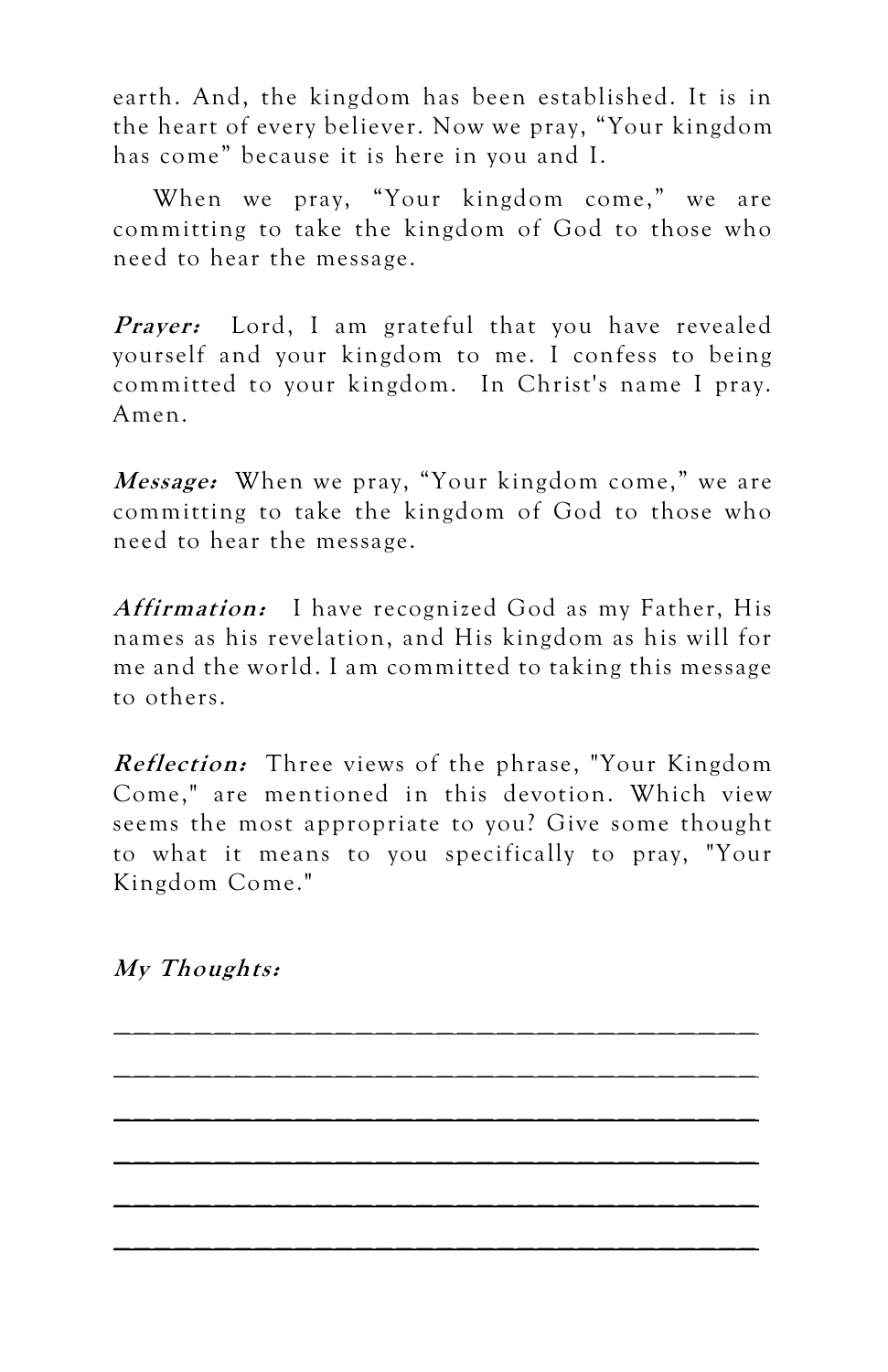#### **Your Will Be Done**

This, then, is how you should pray… Your will be done on earth as it is in heaven. – Matthew 6:9-10

This is another confession of faith. When we pray, "Your will be done on earth as it is in heaven" we are going beyond recognizing the kingdom of God, we are committing ourselves to pursuing not only the kingdom, but his will also.

This prayer has far reaching implications. Committing to God's will on earth as it is in heaven is making a choice that reverses the effect of Adam and Eve choosing their will over God's will.

When we pray this confession of faith we are agreeing with God that the relationship between God and man was broken by sin and that we are, through faith in Jesus, the Christ of Redemption, doing our part to restore that relationship.

By making this prayer we are confessing that we are surrendering our will to the Father and seeking his will for our life in his kingdom and on this earth. This prayer is both a confession of commitment, and a request to know and understand his will.

When we make this prayer we are asking God to reveal his will for our life. We are saying, "God, I have entered your kingdom, now give me instructions on your will for me in your kingdom."

An aspect of kingdom life that is often not understood is that when we make the confession that "Jesus is Lord," we are given access to the kingdom. Life for us in the kingdom of God is to be just like life for Adam and Eve in the Garden of Eden. God has set up the rules and we must be committed to his rules.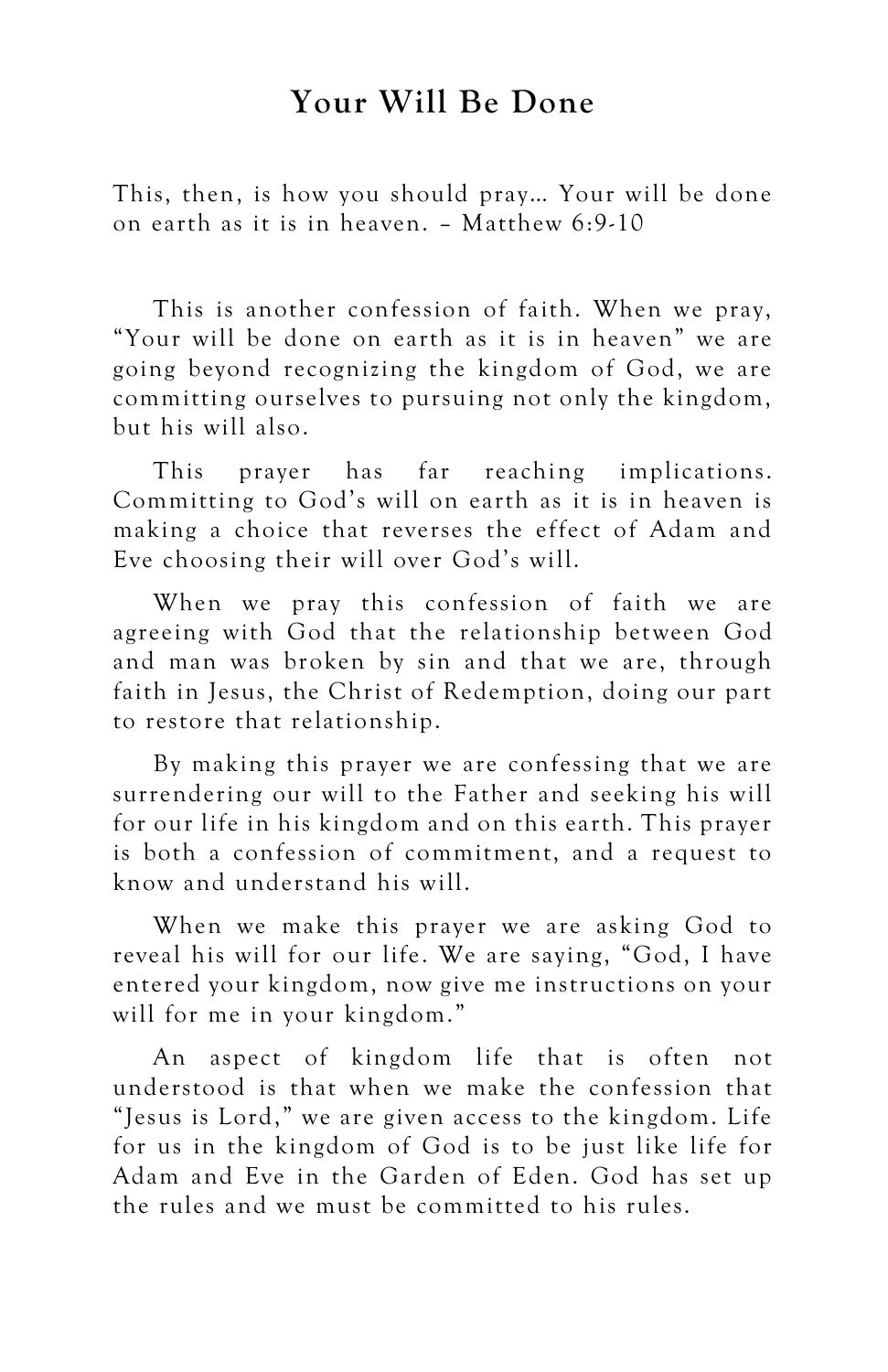Some are already thinking, "We aren't saved by following the rules, we are saved by grace through faith." To that I would say, "Amen!" Now, by the grace of God we have gained entrance to the kingdom of God, our Garden of Eden. Our life in the kingdom requires a commitment to do the will of the Father so we pray, "Your will be done in me."

Prayer: Lord, it isn't easy releasing my life totally into your hands. Grant me the grace to truly surrender all my heart to you. In Jesus name, amen.

**Message:** Our life in the kingdom requires a commitment to do the will of the Father so we pray, "Your will be done in me." By making this prayer we are confessing that we are surrendering our will to the Father and seeking his will for our life in his kingdom and on this earth.

**Affirmation:** I confess my need for God's will to be working in me so I pray, "Your will be done in me."

**Reflection:** God's will is being done and the way we participate, or fail to participate, in his kingdom plan reveals whether we are truly committed to doing his will. Give some thought to what it means to you pray this prayer.

\_\_\_\_\_\_\_\_\_\_\_\_\_\_\_\_\_\_\_\_\_\_\_\_\_\_\_\_\_\_\_\_  $\overline{\phantom{a}}$  , which is a set of the set of the set of the set of the set of the set of the set of the set of the set of the set of the set of the set of the set of the set of the set of the set of the set of the set of th  $\overline{\phantom{a}}$  , where the contract of the contract of the contract of the contract of the contract of the contract of the contract of the contract of the contract of the contract of the contract of the contract of the contr  $\overline{\phantom{a}}$  , where the contract of the contract of the contract of the contract of the contract of the contract of the contract of the contract of the contract of the contract of the contract of the contract of the contr \_\_\_\_\_\_\_\_\_\_\_\_\_\_\_\_\_\_\_\_\_\_\_\_\_\_\_\_\_\_\_\_ \_\_\_\_\_\_\_\_\_\_\_\_\_\_\_\_\_\_\_\_\_\_\_\_\_\_\_\_\_\_\_\_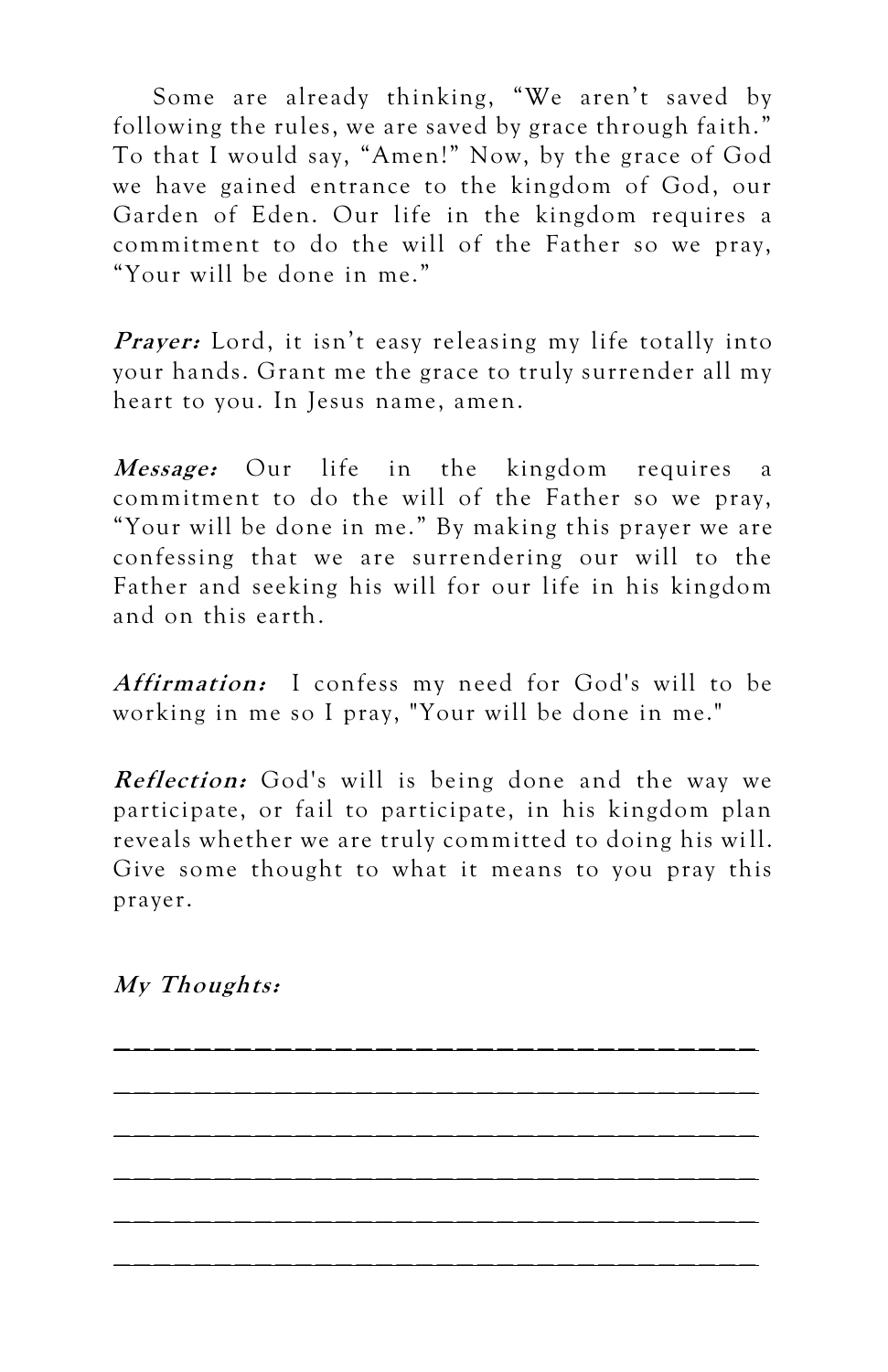#### **Give Us Today Our Daily Bread**

This, then, is how you should pray… Give us today our daily bread. – Matthew 9,11

When God was bringing Israel out of Egypt they were in the wilderness without sufficient food. God chose to feed them daily with manna from heaven. The interesting thing about the manna was that there could only be enough gathered for one day of food. If they tried to gather more than enough for one day what they gathered would spoil.

Remembering that Jesus said we should pray d aily for our supply and trust God for both today and tomorrow. The principle at play here is about trusting God to be the supplier of all necessary things. Our challenge is that we tend to trust our own abilities instead of trusting God.

God knows that when he gives us more than is sufficient for the day we will tend to begin trusting the supply rather than the supplier. It seems that when we have more than is necessary we either want to hoard it up for a rainy day, as if God doesn't know when the rainy days are coming, or we use it frivolously for things that satisfy our sinful nature.

Studies have been done on the effect of winning the lottery has had on the winners. It is interesting that their first reaction is usually, "Our lifestyle won't change much, I may not even quit my job." That usually changes in a short time and indulgence begins to take over.

The studies showed that a large majority of the people who won great sums of money were devastated by their new found wealth and in a relatively short period of time wound up in worse shape than they were in the beginning.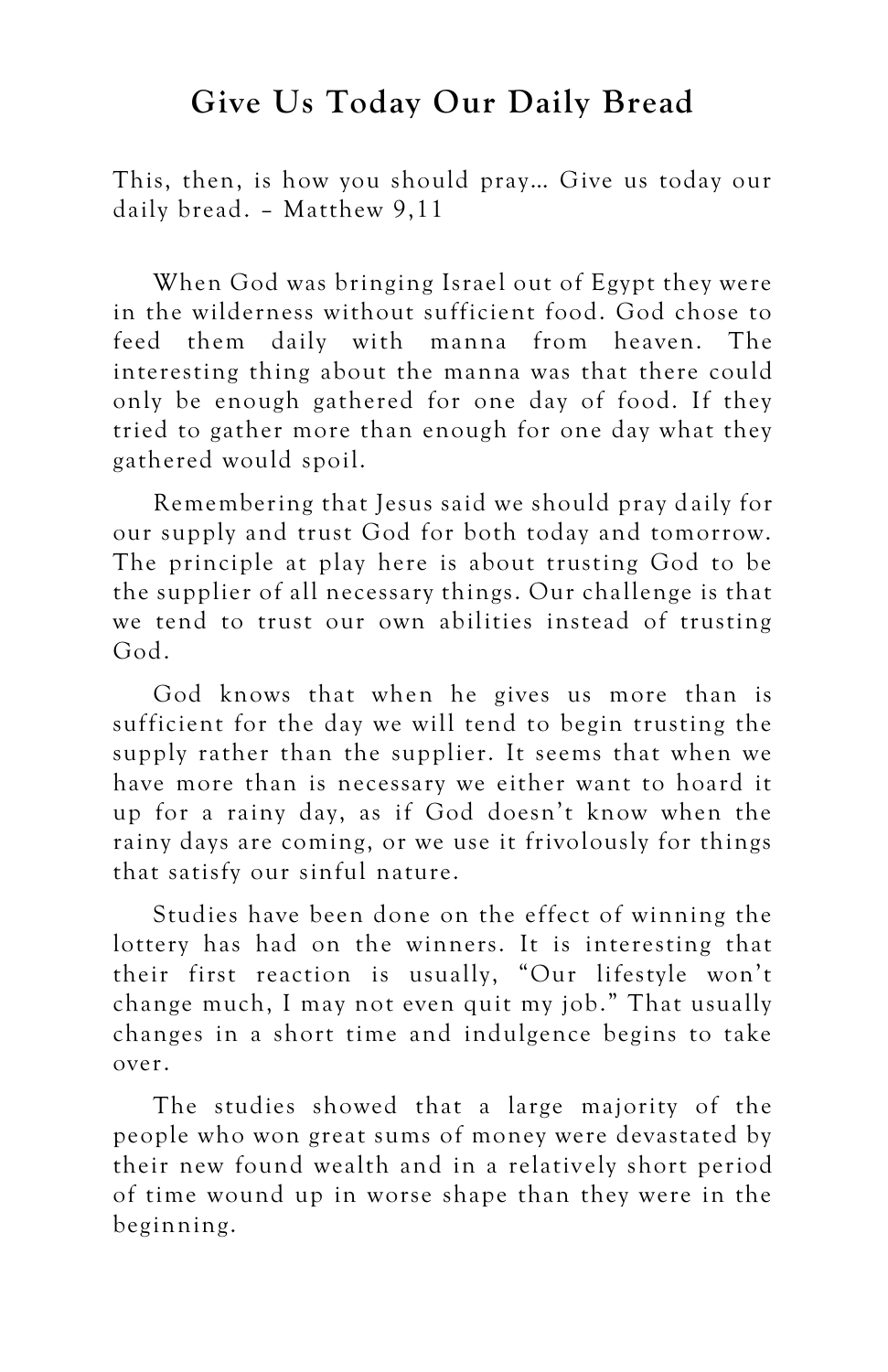What does this have to do with today's message? When God gives us just enough for today we will continue to depend upon him as our source. God is wise and knows all things; he knows when we can handle more, but until then we must be content with our daily bread. Trust him today and he will take care of you today, and tomorrow.

**Prayer:** Lord, Help me to be content with the daily bread you supply and to continue trusting you for today. In Jesus name, amen.

**Message:** God is wise and knows all things; he knows when we can handle more, but until then we must be content with our daily bread. Trust him today and he will take care of you today, and tomorrow.

**Affirmation:** I am trusting God for my future as I trust him for today. I know that faith for tomorrow begins with faith for today so I am trusting him for my sustenance today.

**Reflection:** Why do you think God would give Israel a bountiful supply of manna, but require them to just take enough for one day? What was God trying to teach them by causing the manna to spoil when it was horded? Something to think about.

 $\overline{\phantom{a}}$  , which is a set of the set of the set of the set of the set of the set of the set of the set of the set of the set of the set of the set of the set of the set of the set of the set of the set of the set of th  $\overline{\phantom{a}}$  , where the contract of the contract of the contract of the contract of the contract of the contract of the contract of the contract of the contract of the contract of the contract of the contract of the contr  $\overline{\phantom{a}}$  , where the contract of the contract of the contract of the contract of the contract of the contract of the contract of the contract of the contract of the contract of the contract of the contract of the contr \_\_\_\_\_\_\_\_\_\_\_\_\_\_\_\_\_\_\_\_\_\_\_\_\_\_\_\_\_\_\_\_ \_\_\_\_\_\_\_\_\_\_\_\_\_\_\_\_\_\_\_\_\_\_\_\_\_\_\_\_\_\_\_\_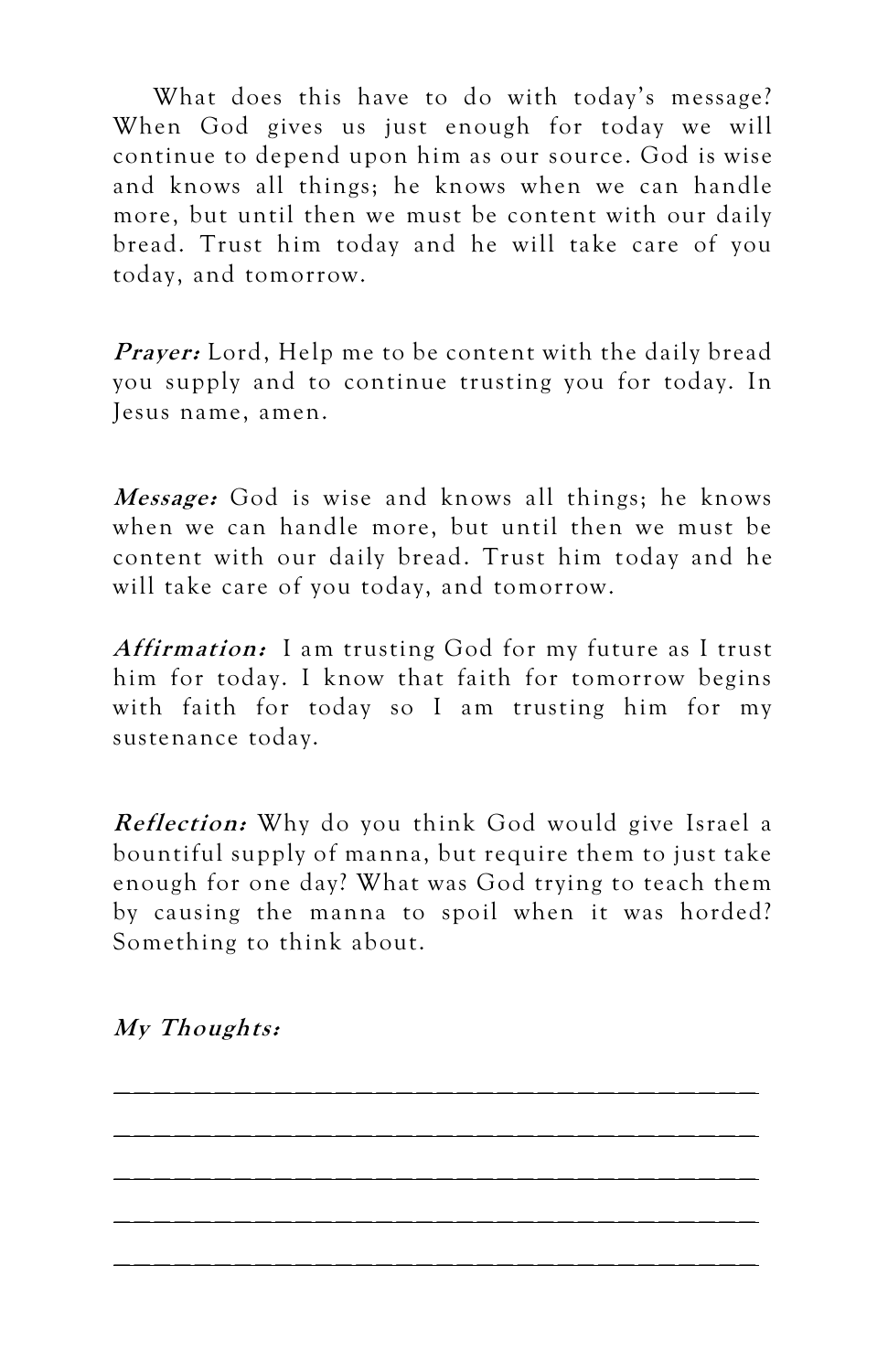#### **Forgive Our Debts**

This, then, is how you should pray… Forgive us our debts. – Matthew 6:9,12

We used to sing a chorus some years ago that went like this, "I owed a debt I could not pay and he paid a debt he did not owe." That is the case for all of us who have come to faith in Christ.

I like the way Luke recorded this part of the prayer. He writes, "Forgive us our sins, for we also forgive everyone who sins against us" (Luke 11:4). He clarifies the point that the debt for which we are asking forgiveness is our sins and the debts we forgive are the sins, or offences, others have committed against us.

Most of us have never robbed or caused great bodily harm to come to another, but we have all sinned. Sin is a part of the human condition and God has made a way for us to deal with our sinfulness through faith in Christ. The following is excerpted from "The Lord's Prayer Directive," an examination of this prayer:

#### **"Forgive us our debts..."**

We have sinned, and if we say we haven't we are lying. Before you become upset with me for saying that, take note; it wasn't me who said it. 1 John 1:8 says that very thing. But verse 9 of that same chapter ys, "If we confess our sins, he is faithful and just and will forgive us our sins and purify us from all unrighteousness."

God has made provision in Jesus Christ to forgive all our sins, but we have to ask him. In fact, every day when we pray through this prayer we should spend some time thinking through the previous day and ask God to bring to our mind anything we did, or thought about doing that we need to be cleansed of.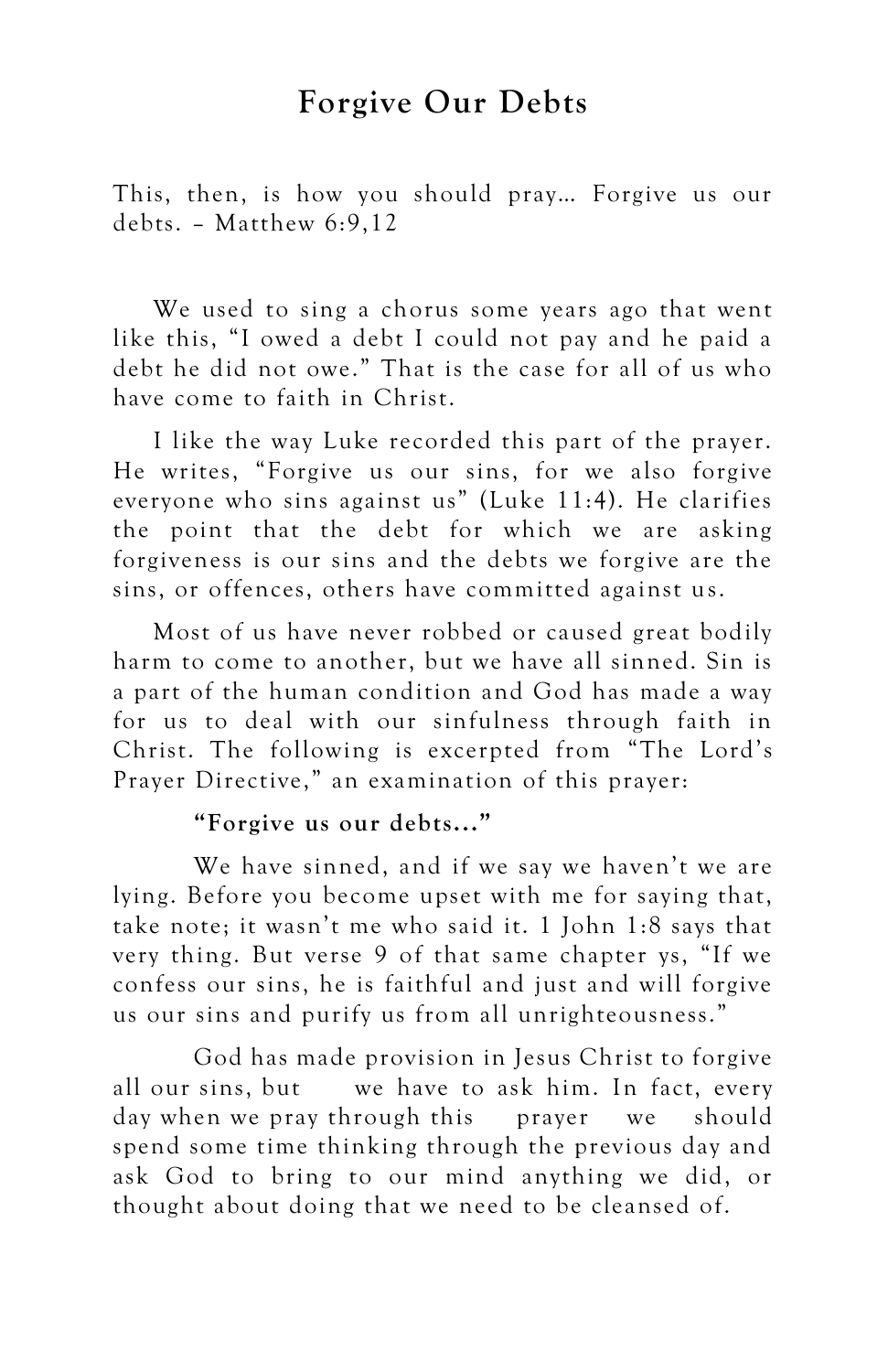Then we should ask God to forgive us of those things. And he will because, "He is faithful and just and will forgive us our sins."

Prayer: I know I have sinned, and I need your forgiveness. Grant me repentance for all my sins and wash me clean of every wrong desire. In Jesus name I pray. Amen.

**Message:** 1 John 1:9 tells us, "If we confess our sins, he is faithful and just and will forgive us our sins and purify us from all unrighteousness." So we pray, "Forgive us our debts."

**Affirmation:** I confess my sins and He is faithful to forgive me and He is purifying me from all unrighteousness.

**Reflection:** You and I have owed a debt we could not pay and He paid that debt for us. Is there anything we must do to be beneficiary of his gracious gift? When we ask, "Forgive us our debts," is He obligated to do that? Reflect on grace and forgiveness and what that means to you personally.

 $\overline{\phantom{a}}$  , which is a set of the set of the set of the set of the set of the set of the set of the set of the set of the set of the set of the set of the set of the set of the set of the set of the set of the set of th  $\overline{\phantom{a}}$  , where the contract of the contract of the contract of the contract of the contract of the contract of the contract of the contract of the contract of the contract of the contract of the contract of the contr \_\_\_\_\_\_\_\_\_\_\_\_\_\_\_\_\_\_\_\_\_\_\_\_\_\_\_\_\_\_\_\_ \_\_\_\_\_\_\_\_\_\_\_\_\_\_\_\_\_\_\_\_\_\_\_\_\_\_\_\_\_\_\_\_  $\overline{\phantom{a}}$  , which is a set of the set of the set of the set of the set of the set of the set of the set of the set of the set of the set of the set of the set of the set of the set of the set of the set of the set of th  $\overline{\phantom{a}}$  , where the contract of the contract of the contract of the contract of the contract of the contract of the contract of the contract of the contract of the contract of the contract of the contract of the contr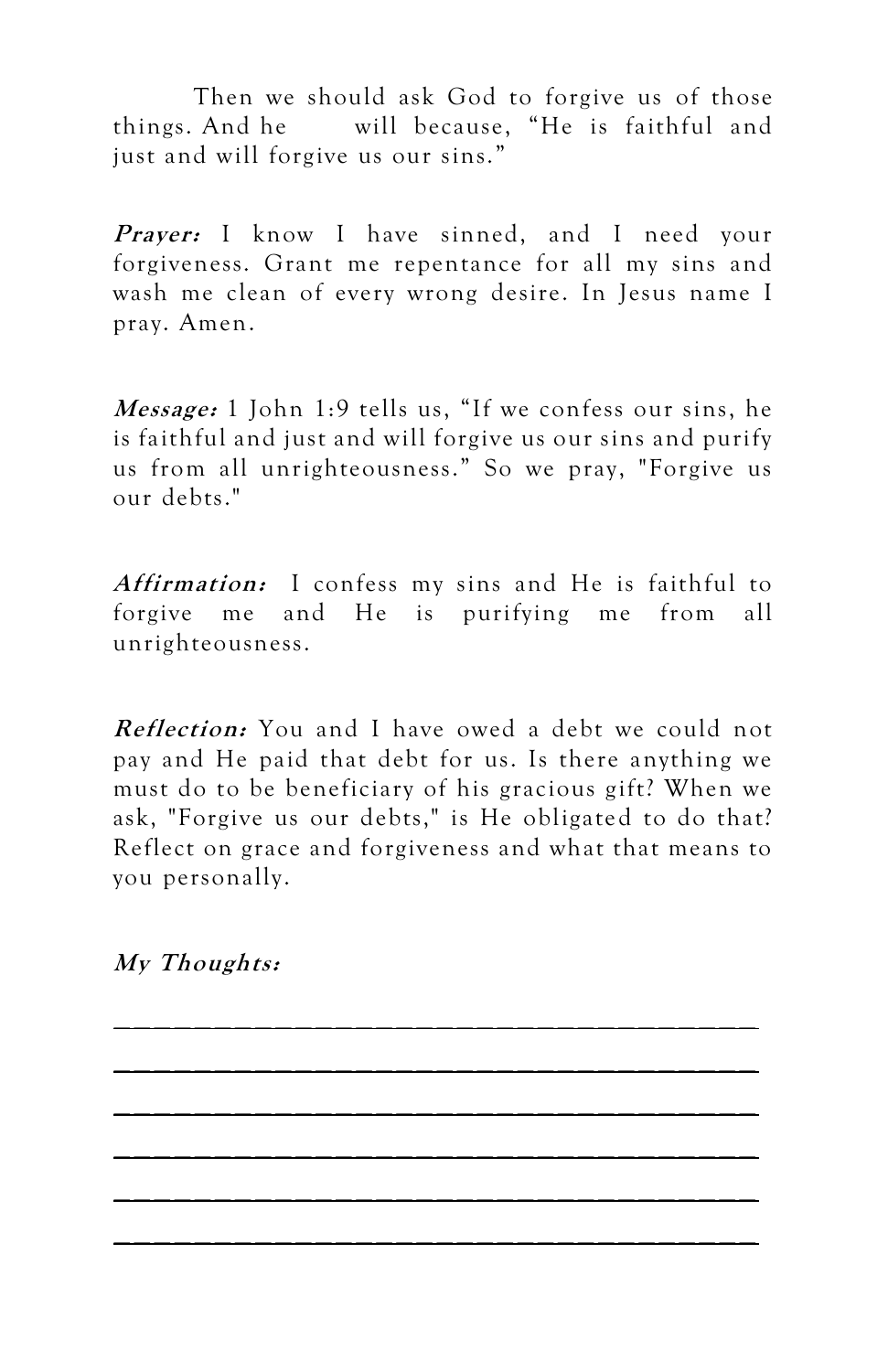#### **Forgive Us As We Forgive Others**

This, then, is how you should pray… Forgive us our debts, as we also have forgiven our debtors.

– Matthew 6:9,12

Have you found it difficult to forgive someone who has offended you? Have you tried and finally said to yourself, "It's no use, the wound is too deep"? I think most of us have been there at one time or another.

Many of us who have had difficulty forgiving have made this compromise; "I'll forgive them but I'll never forget it." Somehow we feel that we have fulfilled our responsibility if we can smile through gritted teeth as we shake their hand. Is that really forgiveness?

What if you overheard God talking to the angels about you and he was saying, "They've done some things that really hurt me. I'll forgive them, but I'll never forget what they have done." How would you feel about that? Would you feel forgiven?

When God forgives he forgets. The prophet Isaiah wrote, "I, even I, am he who blots out your transgressions, for my own sake, and remembers your sins no more" (43:25). How can God forget the awful things that man has done against him? It is because he is love, and love "is not self-seeking, it is not easily angered, it keeps no record of wrongs" (1 Corinthians  $13:5$ ).

The only way one can forgive and forget is to love as God loves. How can we love that way? We can only love as God loves by being fully submitted to him. We must be born again, born by his Spirit into his kingdom.

The road to right standing with God is paved with forgiveness. God has forgiven you and I of horrible sins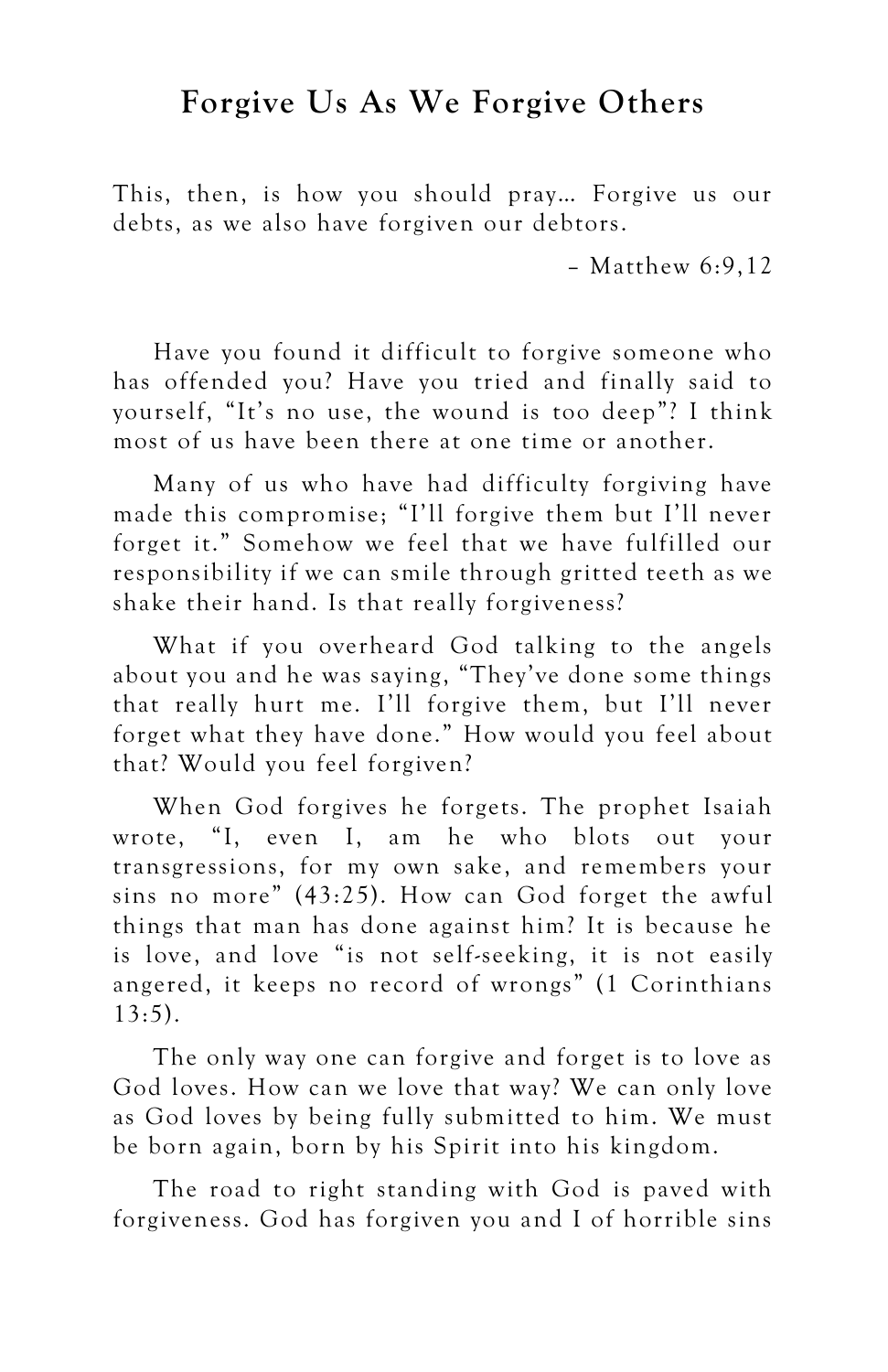against him and his kingdom, now we must pass that forgiveness on to others.

When we live for him and his kingdom then we do not take offense at the offensive behavior of others. We just simply take their transgression to the Father and just as he has forgiven us so we forgive those who have offended us.

Prayer: Lord, it isn't easy to forgive those who are inconsiderate, and some that are malicious; grant me the grace to forgive others. Amen.

**Message:** When we live for him and his kingdom then we do not take offense at the offensive behavior of others. We just simply take their transgression to the Father and just as he has forgiven us so we forgive those who have offended us.

**Affirmation:** As an act of gratitude for what God has done for me I forgive others who have been offensive to me. I thank God for the grace of forgiveness and the ability to forgive.

**Reflection:** According to Isaiah when God forgives he forgets and remembers our sins no more. Then, in this prayer, we are called to forgive. How can we do that? How can we forgive others and forget the offense? Think about it.

 $\overline{\phantom{a}}$  , where the contract of the contract of the contract of the contract of the contract of the contract of the contract of the contract of the contract of the contract of the contract of the contract of the contr \_\_\_\_\_\_\_\_\_\_\_\_\_\_\_\_\_\_\_\_\_\_\_\_\_\_\_\_\_\_\_\_  $\overline{\phantom{a}}$  , which is a set of the set of the set of the set of the set of the set of the set of the set of the set of the set of the set of the set of the set of the set of the set of the set of the set of the set of th  $\overline{\phantom{a}}$  , where the contract of the contract of the contract of the contract of the contract of the contract of the contract of the contract of the contract of the contract of the contract of the contract of the contr  $\overline{\phantom{a}}$  , where the contract of the contract of the contract of the contract of the contract of the contract of the contract of the contract of the contract of the contract of the contract of the contract of the contr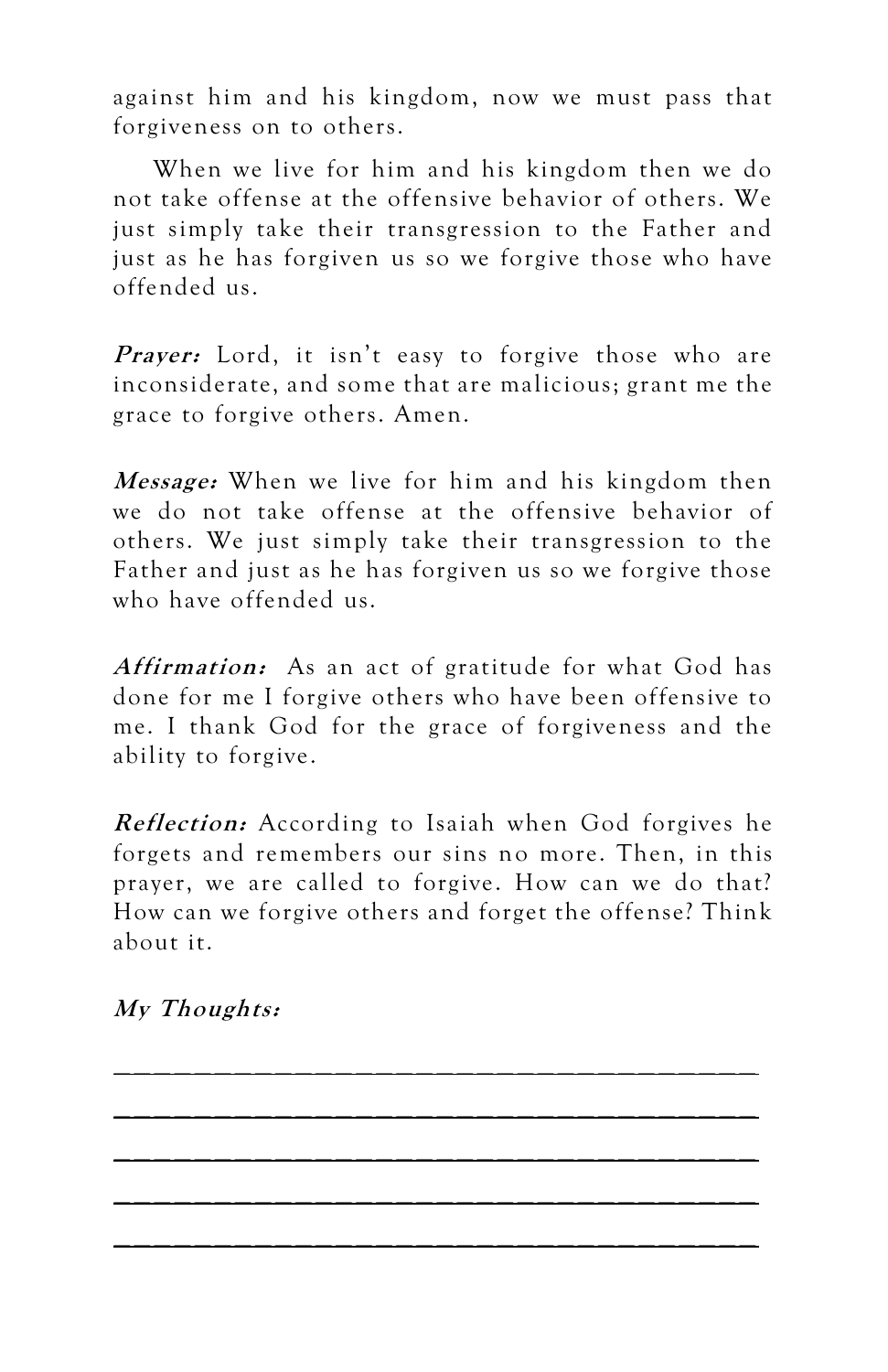#### **Deliver Us From The Evil One**

This, then, is how you should pray… Lead us not into temptation, but deliver us from the evil one.

– Matthew 6:9,13

Do you remember the comedian who used to say, "The Devil made me do it"? That line was always good for a laugh, but God wasn't laughing. We cannot justify our actions by passing the blame on to someone, or something, else. That is called denial.

Temptation is a very real part of the human experience, but we often do not realize the source of our temptation. James writes, "Each one is tempted when, by his own evil desire, he is dragged away and enticed" (James 1:14). It really wasn't the devil – it was our own desires.

Remember the comic strip Pogo? This comic character was an alligator in the everglades swamp and every week he would impart his

brand of wisdom to all who read it. In one episode he was standing in the swamp ready to do battle and he was saying, "We have found the enemy and he is us."

The only way we can be tempted is when something we desire comes to our attention and demands that we respond to it. The only way to effectively deal with this temptation is to deal with the desire.

When we destroy the desire we destroy the temptation. God created systems in man that releases into our consciousness a sense of calm and well being giving us a generally pleasurable experience as humans. When we walk in his way these systems produce harmony and a balanced life, but when we pursue the pleasurable sensation that comes from these systems then our life gets out of balance and our desire for pleasure overrides our desire for righteousness and we sin.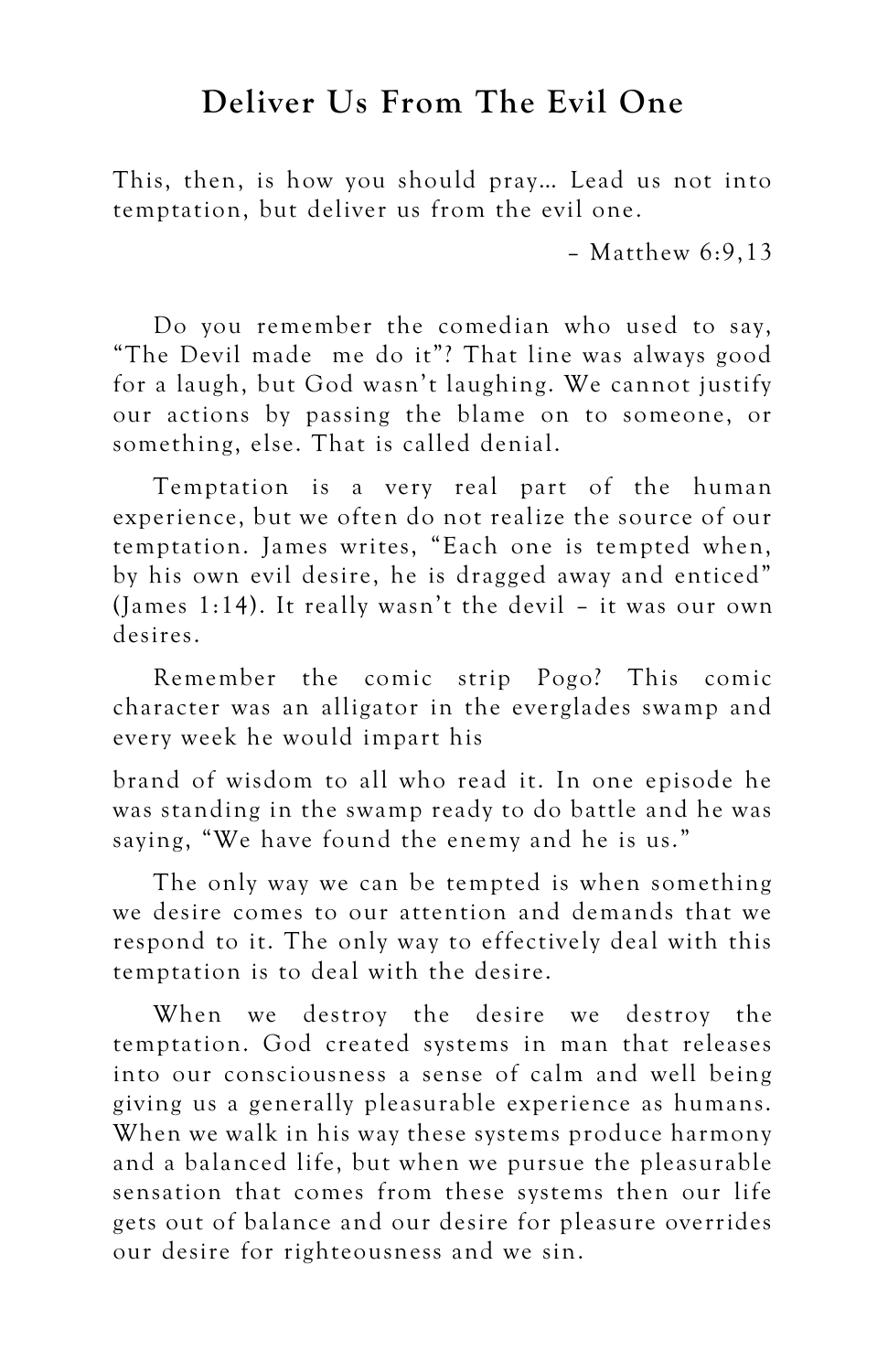At this point our inner desires becomes the evil one. We must agree with Pogo – the enemy is us. God delivers us from our evil by living his righteousness through us. For that to happen we must be submitted to his will and committed to his kingdom. If the enemy is us then we should seek deliverance from ourselves.

**Prayer:** Lord, deliver me from the evil desire that rises up within me so that I am free to serve you in righteousness. In Jesus name, amen.

**Message:** The only way we can be tempted is when something we desire comes to our attention and demands that we respond to it. The only way to effectively deal with this temptation is to deal with the desire.

**Affirmation:** When I am tempted I examine my desires and deal with wrong desires by submitting them to God.

**Reflection:** How does the example of Pogo declaring, "We have found the enemy and he is us," relate to how we are tempted. Think of some ways you can effectively deal with the temptations you face.

\_\_\_\_\_\_\_\_\_\_\_\_\_\_\_\_\_\_\_\_\_\_\_\_\_\_\_\_\_\_\_\_  $\overline{\phantom{a}}$  , which is a set of the set of the set of the set of the set of the set of the set of the set of the set of the set of the set of the set of the set of the set of the set of the set of the set of the set of th  $\overline{\phantom{a}}$  , which is a set of the set of the set of the set of the set of the set of the set of the set of the set of the set of the set of the set of the set of the set of the set of the set of the set of the set of th  $\overline{\phantom{a}}$  , where the contract of the contract of the contract of the contract of the contract of the contract of the contract of the contract of the contract of the contract of the contract of the contract of the contr \_\_\_\_\_\_\_\_\_\_\_\_\_\_\_\_\_\_\_\_\_\_\_\_\_\_\_\_\_\_\_\_ \_\_\_\_\_\_\_\_\_\_\_\_\_\_\_\_\_\_\_\_\_\_\_\_\_\_\_\_\_\_\_\_  $\overline{\phantom{a}}$  , which is a set of the set of the set of the set of the set of the set of the set of the set of the set of the set of the set of the set of the set of the set of the set of the set of the set of the set of th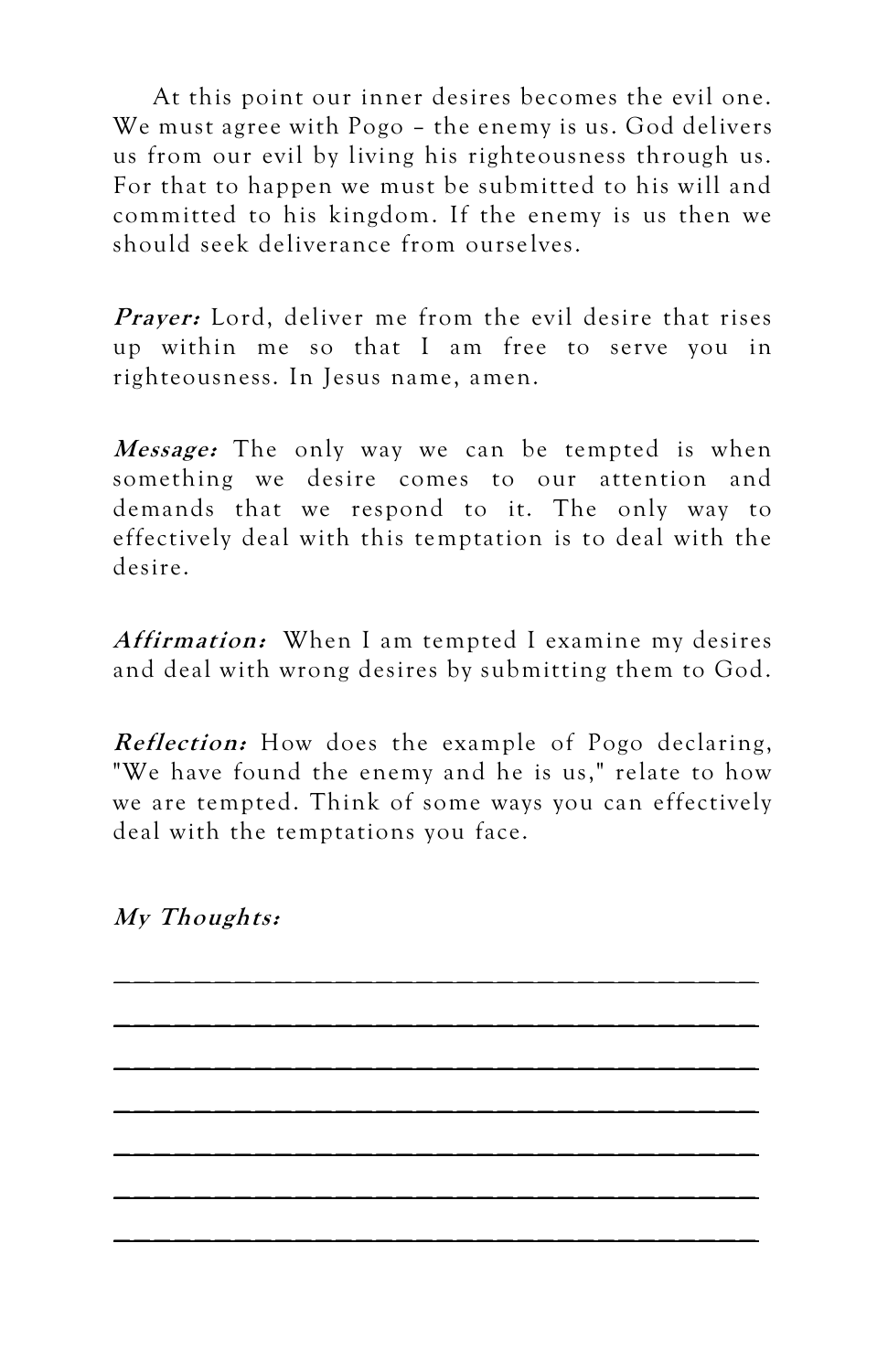### **Thine is the Kingdom, the Power and the Glory**

For thine is the kingdom, and the power, and the glory, forever. Amen. – Matthew 6:13 (KJV)

This final phrase in the prayer sums up our relationship with him. The kingdom is his; all the power is his; all the glory belongs to him. Where does that leave us? It leaves us subjects in his kingdom.

Isaiah spoke of one who would be the head of God's rule on earth. He wrote, "For to us a child is born, to us a son is given, and the government will be on his shoulders. And he will be called Wonderful Counselor, Mighty God, Everlasting Father, Prince of Peace. Of the increase of his government and peace there will be no end" (Isaiah 9:6-7).

Jesus came to establish the everlasting kingdom of God on earth. This kingdom is headquartered in the hearts of those who would receive his message. All the power of God is ve sted in his kingdom and his power is given to the subjects of his kingdom. All the glory of God, all of the hope of God, is vested in his kingdom and the kingdom of God is in the hearts of men.

Do you understand what that means to we who are believers in Jesus, the Christ of Redemption? Follow this line of reason:

- Jesus proclaimed the kingdom then gave the kingdom to those who followed him.
- Jesus declared all power rested in him then sent his disciples to tarry until they too received the power.
- Jesus is the glory of the Father: "The Son is the radiance of God's glory" (Hebrews 1:3) – The Glory of God is being manifest in believers: "We,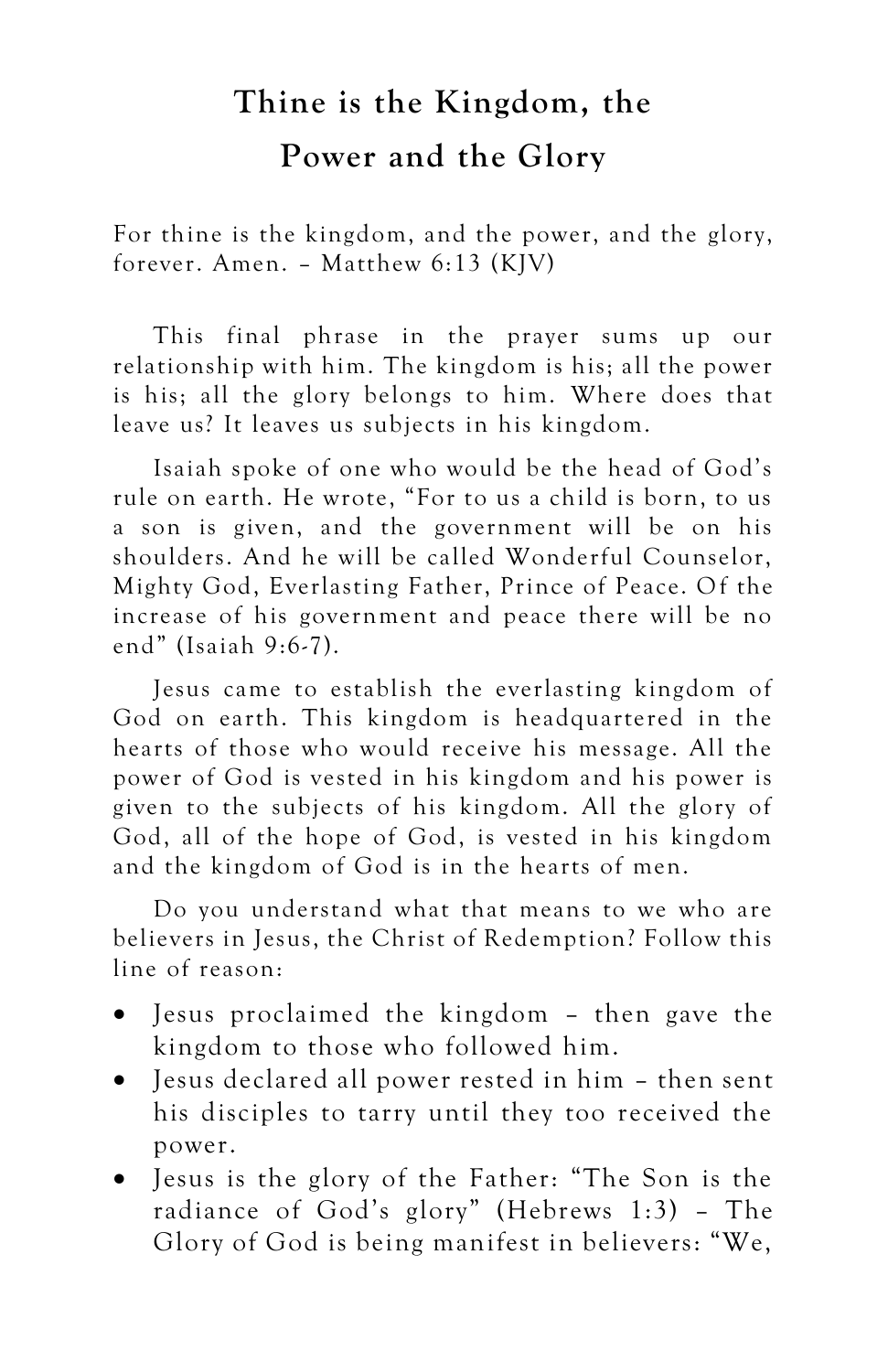who with unveiled faces all reflect the Lord's glory, are being transformed into his likeness with ever-increasing glory" (2 Corinthians 3:18).

His is the kingdom, and we are his kingdom. All of heavens power is invested in we who are the kingdom. All glory has been given to the kingdom. We have a kingdom responsibility to this generation.

Prayer: Lord, grant me grace to be a witness to your kingdom. Amen.

**Message:** Jesus came to establish the everlasting kingdom of God on earth. This kingdom is headquartered in the hearts of those who would receive his message.

**Affirmation:** Jesus is the king of the kingdom and I am subject to him. He has invested kingdom power and glory in me with the responsibility to re -invest his kingdom in others.

**Reflection:** As followers of Christ we have been given the kingdom of God: We are the kingdom of God on earth. Give some thought to what that means to you and I. How should that affect the way we think, the way we act and the way we speak? How has it affected you?

\_\_\_\_\_\_\_\_\_\_\_\_\_\_\_\_\_\_\_\_\_\_\_\_\_\_\_\_\_\_\_\_  $\overline{\phantom{a}}$  , which is a set of the set of the set of the set of the set of the set of the set of the set of the set of the set of the set of the set of the set of the set of the set of the set of the set of the set of th  $\overline{\phantom{a}}$  , where the contract of the contract of the contract of the contract of the contract of the contract of the contract of the contract of the contract of the contract of the contract of the contract of the contr  $\overline{\phantom{a}}$  , where the contract of the contract of the contract of the contract of the contract of the contract of the contract of the contract of the contract of the contract of the contract of the contract of the contr \_\_\_\_\_\_\_\_\_\_\_\_\_\_\_\_\_\_\_\_\_\_\_\_\_\_\_\_\_\_\_\_ \_\_\_\_\_\_\_\_\_\_\_\_\_\_\_\_\_\_\_\_\_\_\_\_\_\_\_\_\_\_\_\_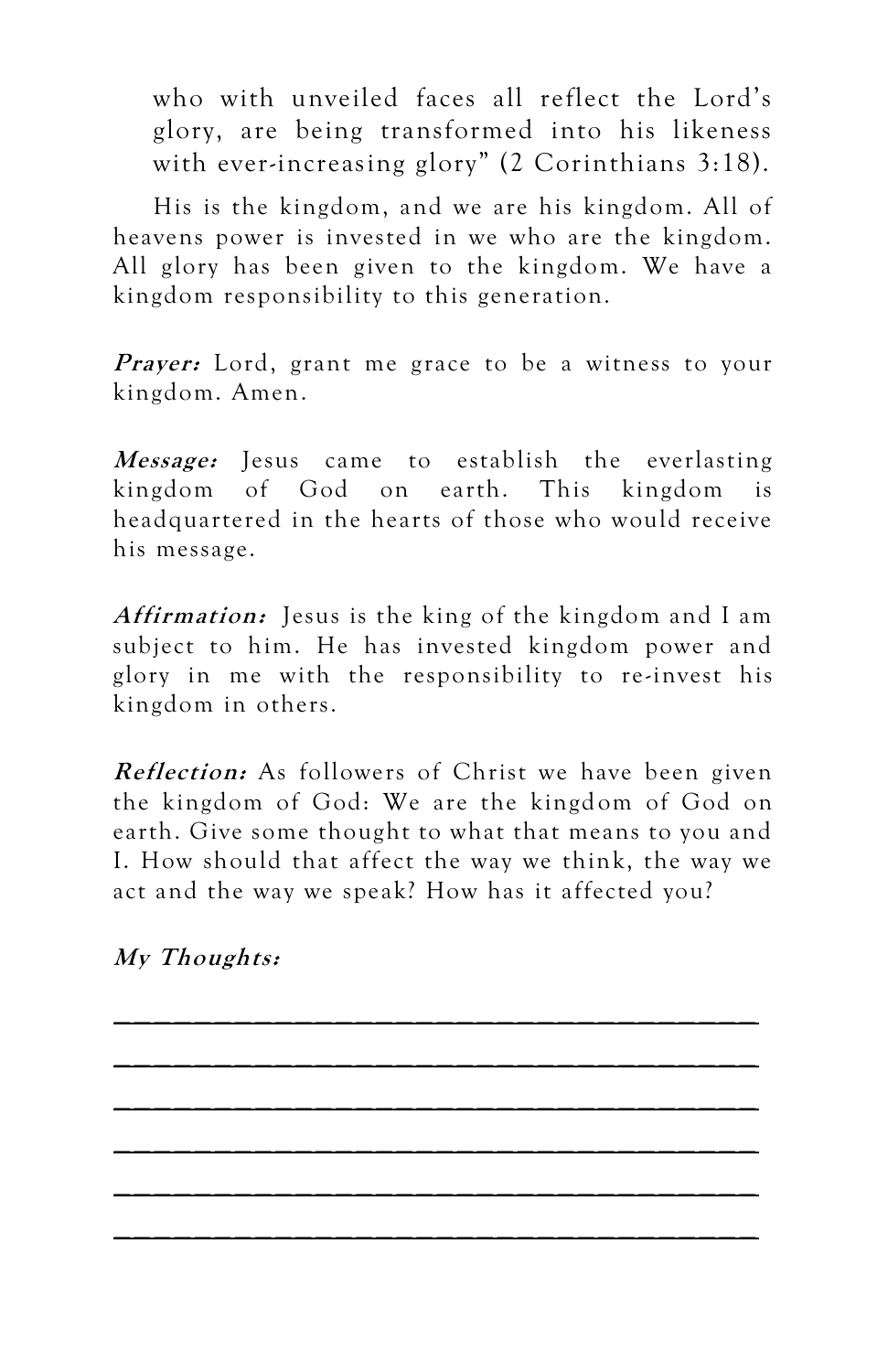### **The "Take A Knee" Prayer Challenge**

I was recently moved by the story a man who was challenged to "Take A Knee" every day for 30 days. This man had been struggling in his faith walk. He was trying to overcome undesirable behaviors which had become habitual and were affecting his faith walk.

The Challenge was to simply take a knee in prayer every day. Just that simple. We are told that if we will do something for at least 21 days in a row it will become a habit so if we practice taking a knee in prayer for 30 days we should be well on our way to making it a life-habit.

When I heard this challenge an idea sparked in my head and went to my heart. Let's start a 30 Day Take A Knee Challenge. As I have prayed and meditated on the idea over the last few days I have become convinced that this is something which needs to be done. So, here it is - the 30 Day Take A Knee Prayer Challenge.

When you respond to this challenge you are being asked to commit to:

1. Bend your knee in prayer every day. It doesn't have to be a long prayer, especially in the beginning.